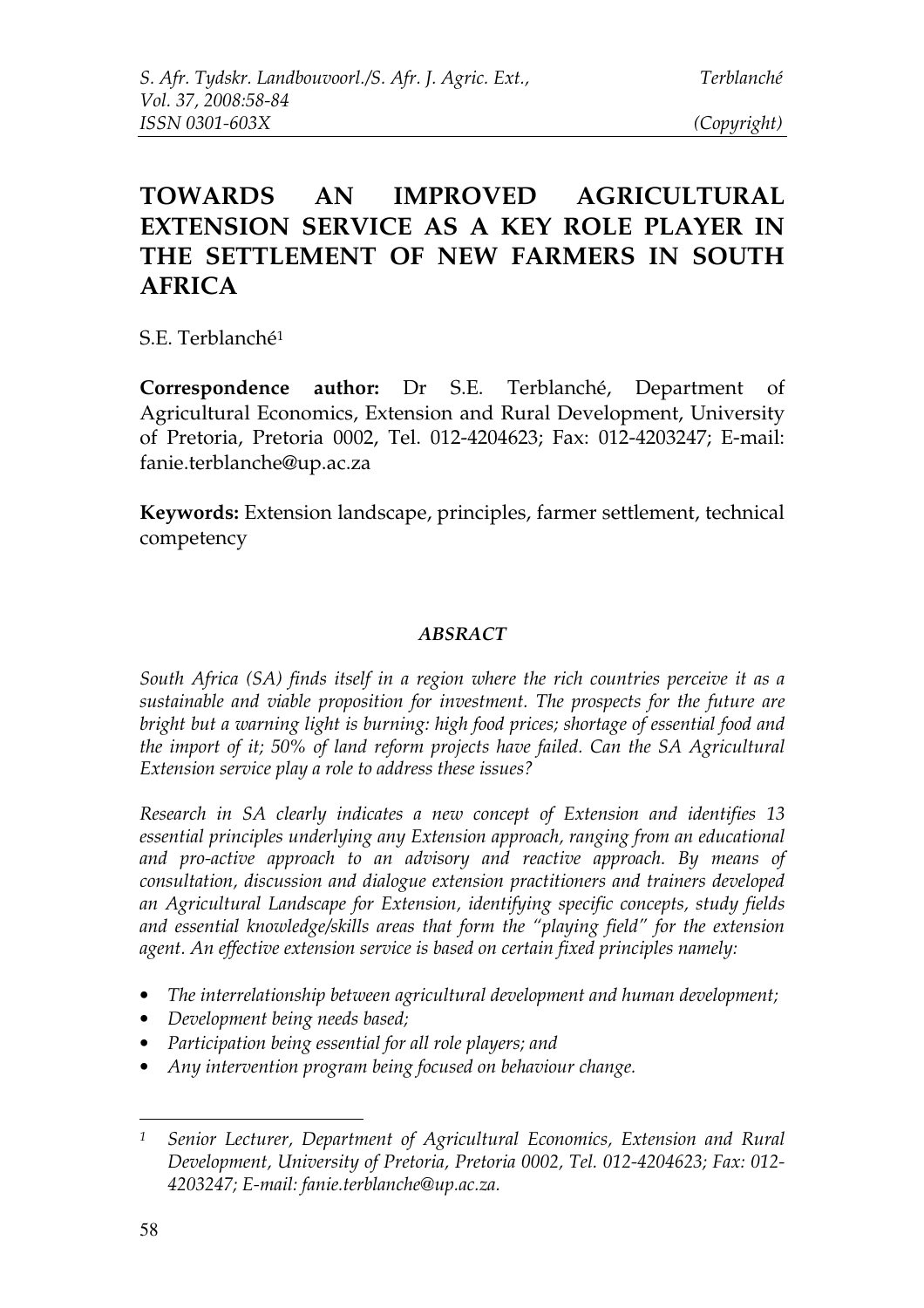*The Landscape highlights the following concepts as being necessary to improve Agricultural Extension:*

- *- Technical competency (the extension agent must be an expert in at least one field of agriculture);*
- *- Communication skills (verbal; non verbal; written and mass communication);*
- *- Group facilitation skills (group dynamics and leadership); and*
- *- Extension management (program planning, management functions, ethics. monitoring and evaluation and leadership development).*

*Land reform in SA is a priority program with efficient productivity as its ultimate outcome. The settlement of new farmers and specifically post settlement support become decisive. Guidelines to support the extension agent are:*

- *The selection of new farmers by means of an effective screening instrument;*
- *The farmer, or group of beneficiaries, need to work cohesively. The new farmer must have a clear understanding of the farm as a business;*
- *Where possible the new farmer should be linked to a mentor;*
- *The farm needs a viable and sustainable business plan;*
- *The farm and farmer need financial support as prescribed in the business plan; and*
- *The production of produce needs to be market driven.*

*To-day's clients demand a professional service. The professional registration of extension agents should in own interest and in the interest of the industry be implemented as a matter of urgency. Extension in SA needs a vision that is focused on the future.*

#### **1. INTRODUCTION**

Agriculture remains an important sector in the South African economy. It includes all economic activities from provisioning of farming inputs to farming and value adding. Primary agriculture, although declining in economic significance still accounts for 3.9% of the Gross Domestic Product (GDP) , while the larger agro-food complexes account for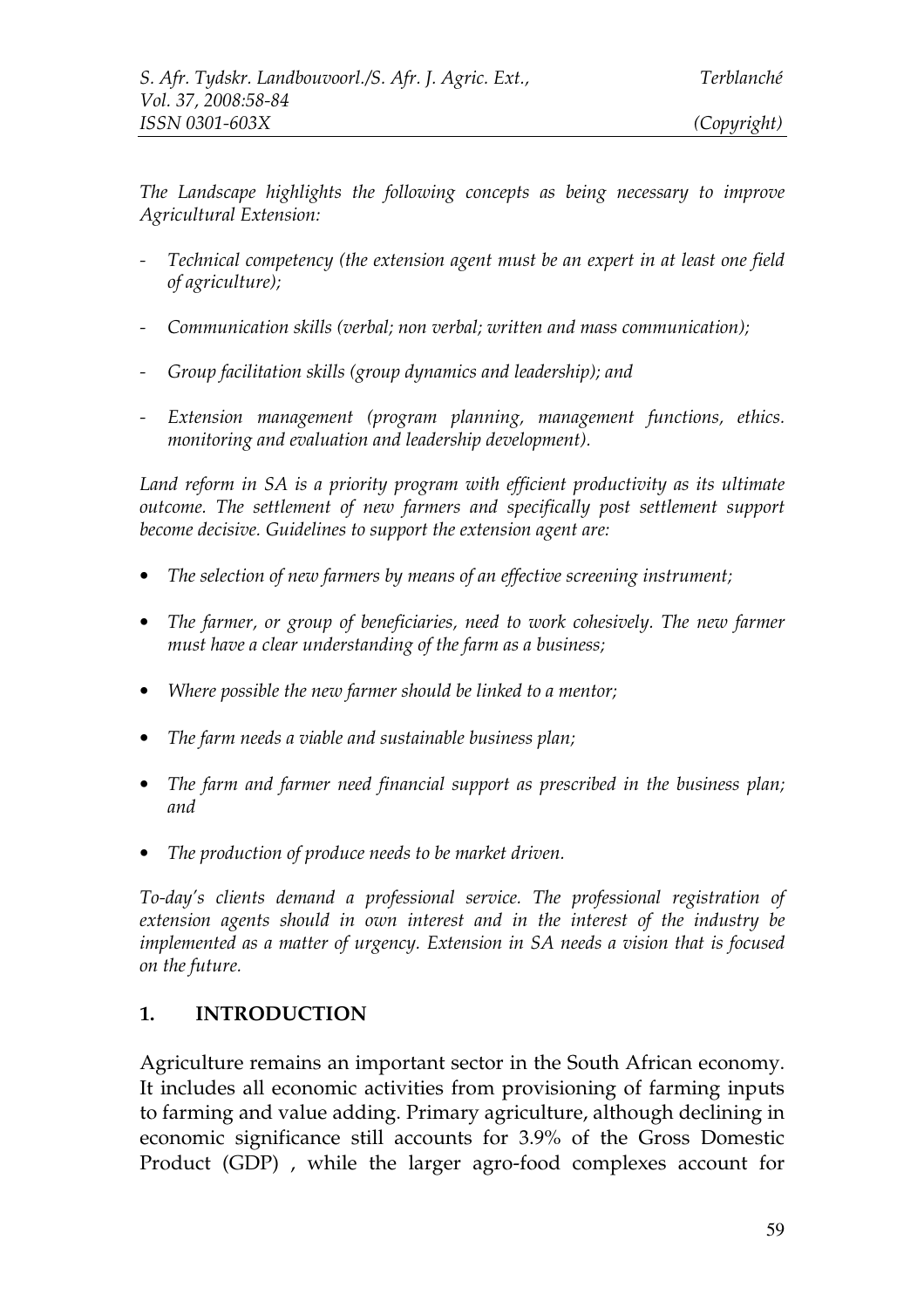another 9%. Because of globalization SA is effected by whatever is happening elsewhere in the world, whether it is drought, floods, wars, the oil price, subsidies to farmers, etc. Each happening sends a ripple effect into the total environment.

South Africa as an influential member of the Southern African Development Community (SADC) is being perceived as a sustainable and viable proposition by the outside world and in particular the more affluent countries. High income countries looking for investment propositions are specifically looking at the 25 countries of the world, classified as developing or emerging market economies. SA is one of the 25 lying in the 11th position as the only country within SADC (Botha, 2006). SA finds itself on the same playing field as China, South Korea, India, Russia, Brazil and Mexico. The African Development Bank has introduced a new acronym to the world namely SANE which stands for South Africa, Algeria, Nigeria and Egypt i.e. the continental heavyweights (Wolters, 2007). Together the SANE countries represent the strongest economies on the continent, and account just for more than half of Africa's total GDP. It is astonishing however that small countries such as Taiwan, Turkey, Poland and Indonesia lie ahead of us.

Although we can view the future optimistically there is a warning light namely SA's dependence on imported food namely maize, wheat, oilseeds, meat and milk products (Willemse, 2007). Can Agricultural Extension address the challenges and play a significant role in agricultural development and specifically with regard to the settlement of new farmers? How can the Extension service and its agents ensure that new farmers in the Land Reform Program are settled effectively, poverty is alleviated, the production of food and fibre are secured, the export of agricultural products is enhanced and the economy of South Africa is strengthened? (Department of Agriculture, 2005a). These questions lead to the topic of this paper namely:

## "*Towards an improved Agricultural Extension service as a key role player in the settlement of new farmers in South Africa".*

During the 1940's and 1950's it took 14 years for farmers to fully adopt the innovation of hybrid seed. During the 1960's and 1970's it took 7 years and in the 1980's and 1990's it took approximately 3 years. Today in 2008 a farmer needs to make a decision with regard to a new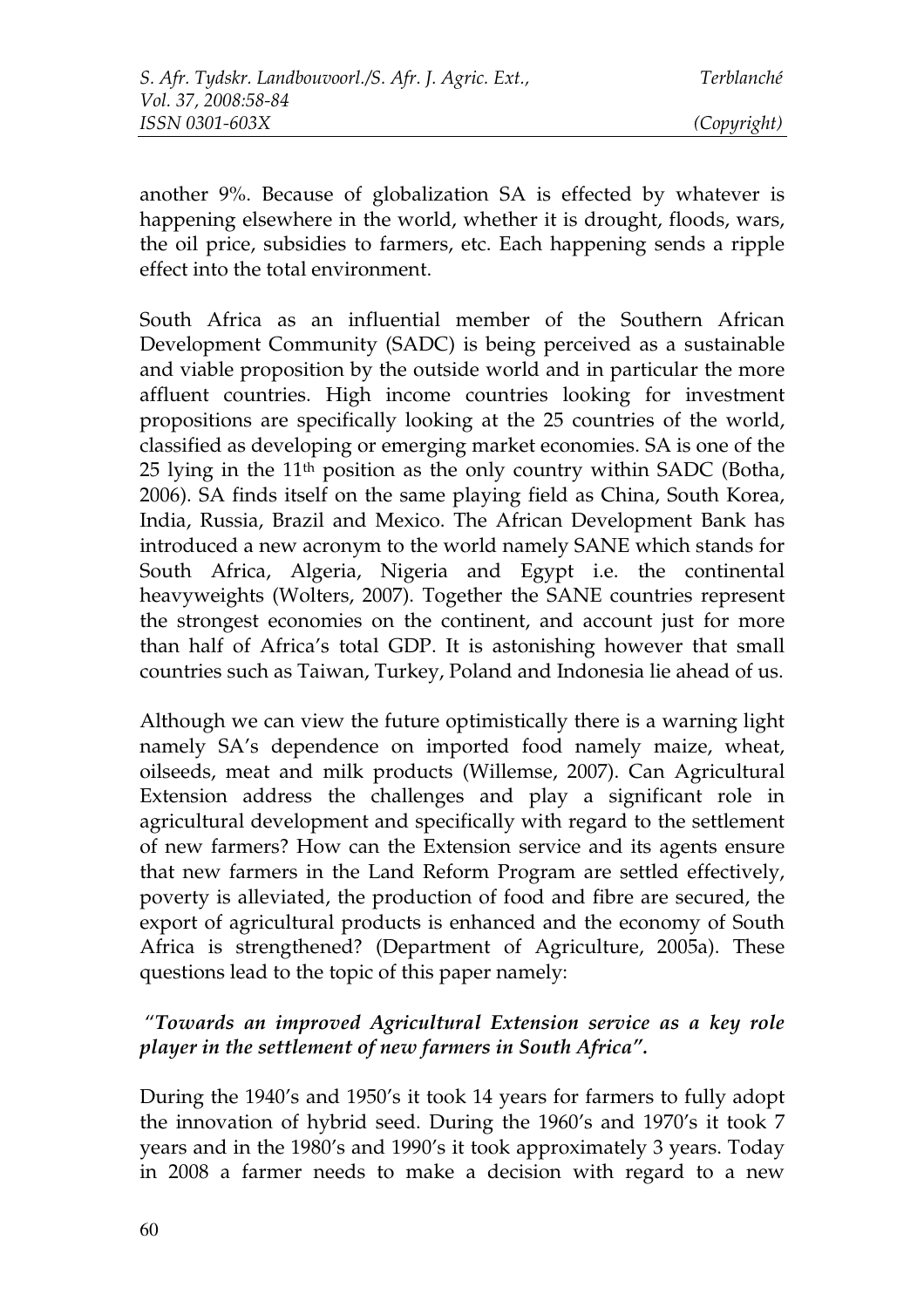innovation within 72 hours. Is Agricultural Extension prepared and ready to support farmers in their decision-making process?

The objectives of this presentation are to:

- Present a new concept of Extension, based on the principles underlying an Extension approach;
- Develop and present a Landscape for Agricultural Extension;
- Identify and discuss the concepts that could possibly improve Extension;
- Provide guidelines for the settlement of new farmers and suggest the role of the extension worker; and
- Present a philosophical and spiritual approach towards a vision for the extension worker that is future focused.

### **2. WHAT IS AGRICULTURAL EXTENSION?**

The development and changes that have taken place over the years are as follows:

### **2.1 The traditional view**

Traditionally, extension got its name from the process of "extending" agricultural knowledge. The agricultural knowledge was assumed to stem from the results of agricultural research and the clients were the farmers viz:

### **RESEARCH EXTENSION FARMERS**

Many people and organizations still see Agricultural Extension in this role namely the system of Transfer of Technology (ToT). In this approach the extension agent has the power and as indicated above, the process takes place in a one way direction. A later interpretation that was built onto ToT is the following i.e.:

## **RESEARCH ↔ EXTENSION ↔ FARMERS**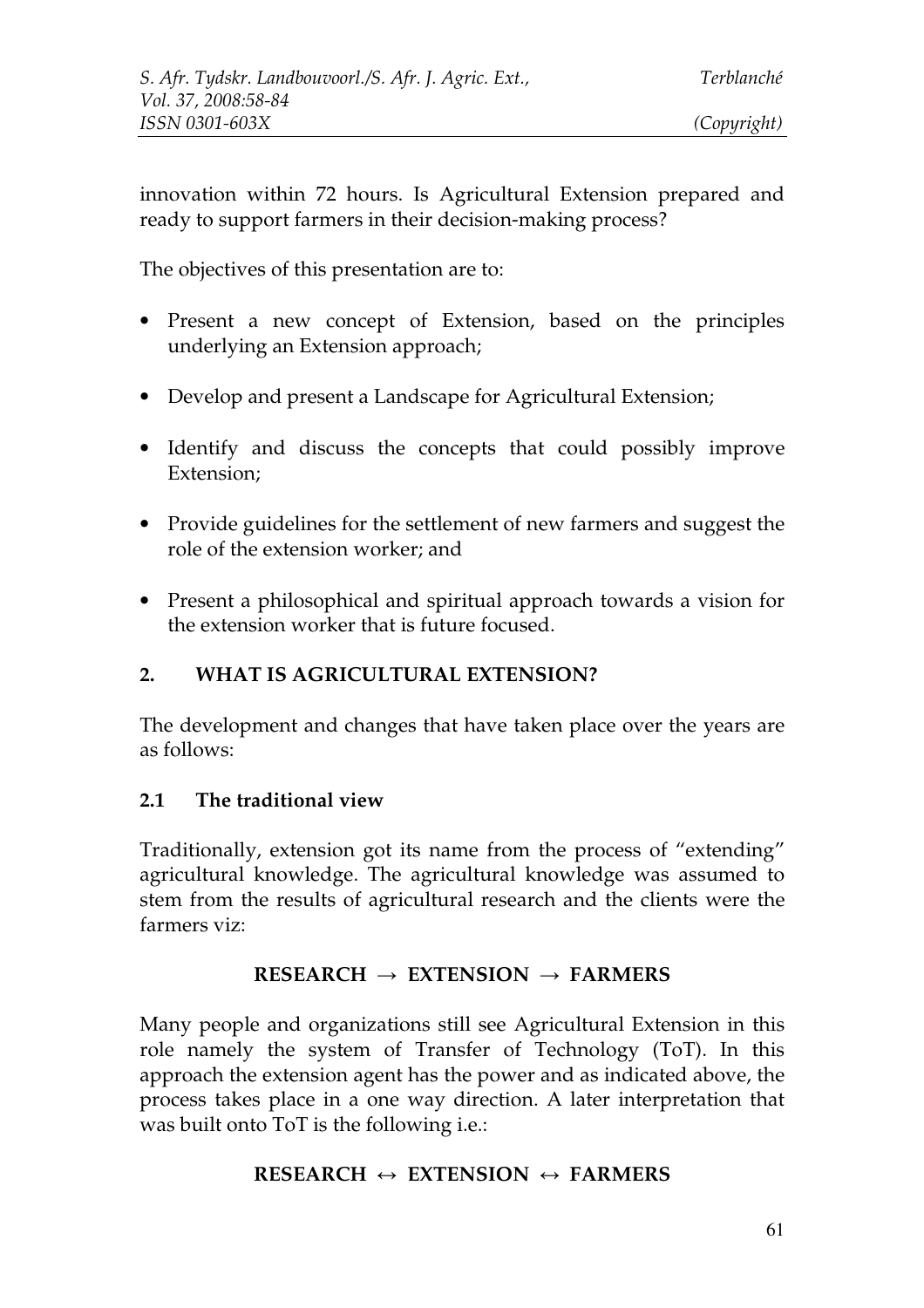In this case a slight shift in power has taken place in favour of the armer. During the late 1980's the approach changed again with the important aspects of counselling and deliberation being included. This has led to a more liberal relationship between agricultural research, the extension agent and the farmers, and can be expressed as follows:



This reflects an improvement with three role players who have become partners (Botha, undated).

### **2.2 A new concept of extension**

Over the years it has become clear that there are a number of extension principles that underline an extension approach. During 2000/2001 (Düvel, 2002; and Department of Agriculture, 2005b), extension officials in South Africa identified and prioritized the following principles underlying an effective extension approach namely:

- Participation (empowerment, ownership, inclusivity);
- Needs based (balance between felt and unfelt needs);
- Evaluation/accountability;
- Programmed (goal driven);
- Institutional mobilization and organization;
- Sustainability;
- Behaviour change focus;
- Priority approach;
- Coordination/constructive involvement of all role player (forming of linkages);
- Technical support; and
- Equity.

These principles paved the way for an alternative understanding of extension or development as is illustrated by means of a continuum illustrated in the following presentation: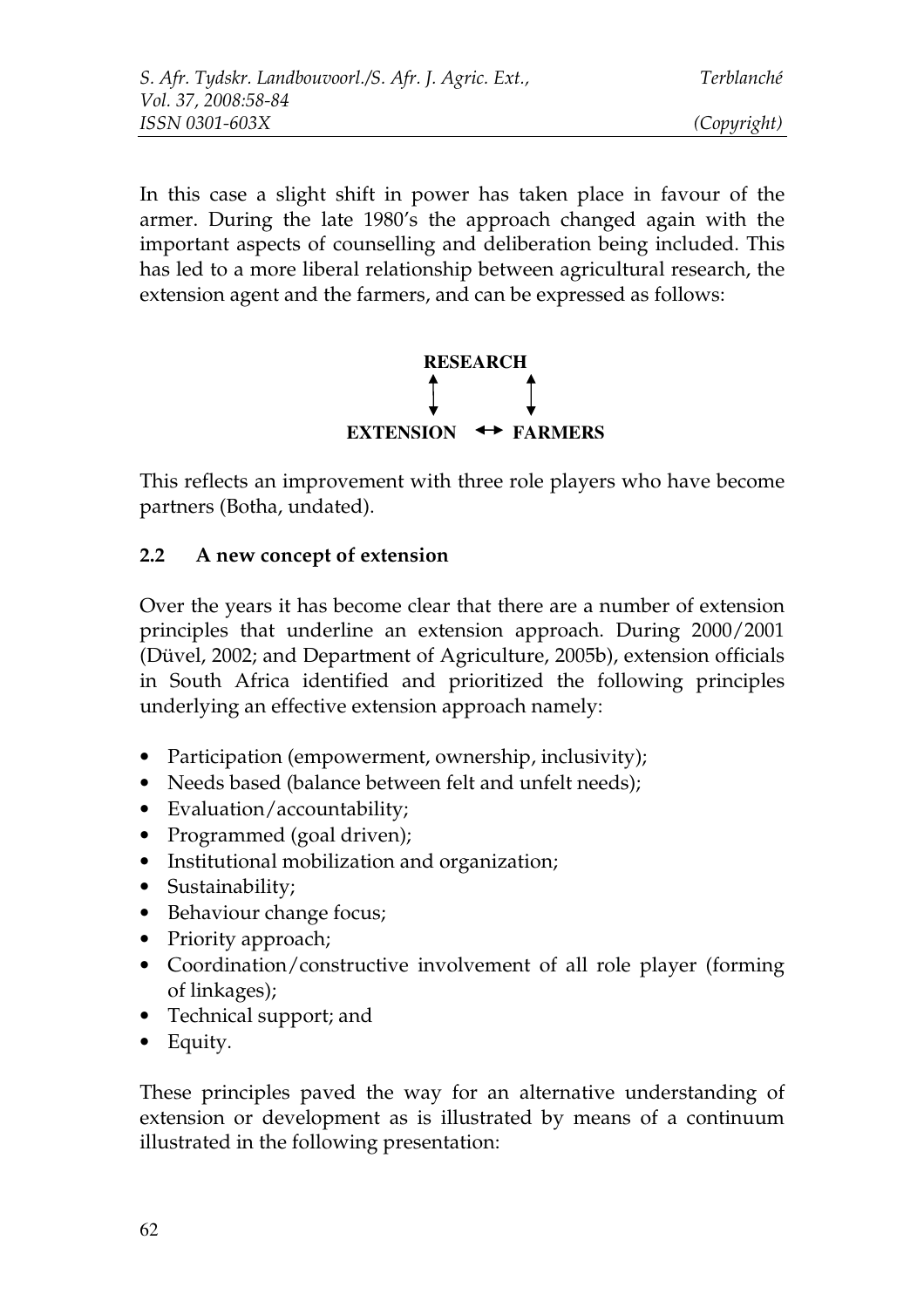| $A \rightarrow A$ | $\mathbf{D}$<br>$\sim$ |
|-------------------|------------------------|
|                   |                        |

| Point A                                                                                                                                                                                                         | <b>Middle point</b>                                                                                                                                                                                                                          | <b>Point B</b>                                                                                                                                                                                                       |
|-----------------------------------------------------------------------------------------------------------------------------------------------------------------------------------------------------------------|----------------------------------------------------------------------------------------------------------------------------------------------------------------------------------------------------------------------------------------------|----------------------------------------------------------------------------------------------------------------------------------------------------------------------------------------------------------------------|
| Approach:<br>Educational<br>Provides insight<br>and<br>understanding<br>Pro-active<br>$\bullet$<br>Focus on future<br>$\bullet$<br>problems<br>Promotes<br>$\bullet$<br>independency<br>(Bottom up<br>approach) | Approach:<br>• Reacts to requests<br>Focus on current needs<br>Uses opportunity to<br>provide<br>knowledge/understan<br>ding<br>Increase skills of and<br>independency in<br>decision making<br>(Bottom up<br>approach)<br>Priority Approach | Approach:<br>Advisory<br>Provides<br>recipe/instructions<br>Reactive<br>$\bullet$<br>Focus on present<br>problems<br>Maintains dependency<br>(Top down approach)                                                     |
| The result:<br>A ripple effect<br>Nobody in<br>$\bullet$<br>danger<br>Every one is a<br>$\bullet$<br>member of the<br>rescue team                                                                               | The result:<br>A ripple effect<br>Sometimes bigger<br>waves but<br>Safety jackets are<br>$\bullet$<br>available                                                                                                                              | The result:<br>A tsunami<br>Huge waves<br>People drowning<br>Chaos                                                                                                                                                   |
| What is needed:<br>It is already<br>$\bullet$<br>there:<br>Participation and<br>coordination                                                                                                                    | What is needed:<br>A cooperative action<br>Extension must know<br>how to use the safety<br>jackets<br>Extension must know<br>$\bullet$<br>how to ride the waves                                                                              | What is needed:<br>A rescue team<br><b>Call 911</b><br>$\bullet$<br>Call the extension<br>worker:<br>To ensure<br>participation<br>Form linkages<br>Give agricultural<br>support<br>Facilitate human<br>development. |

### **Figure 1: A new concept of extension**

To summarize the above: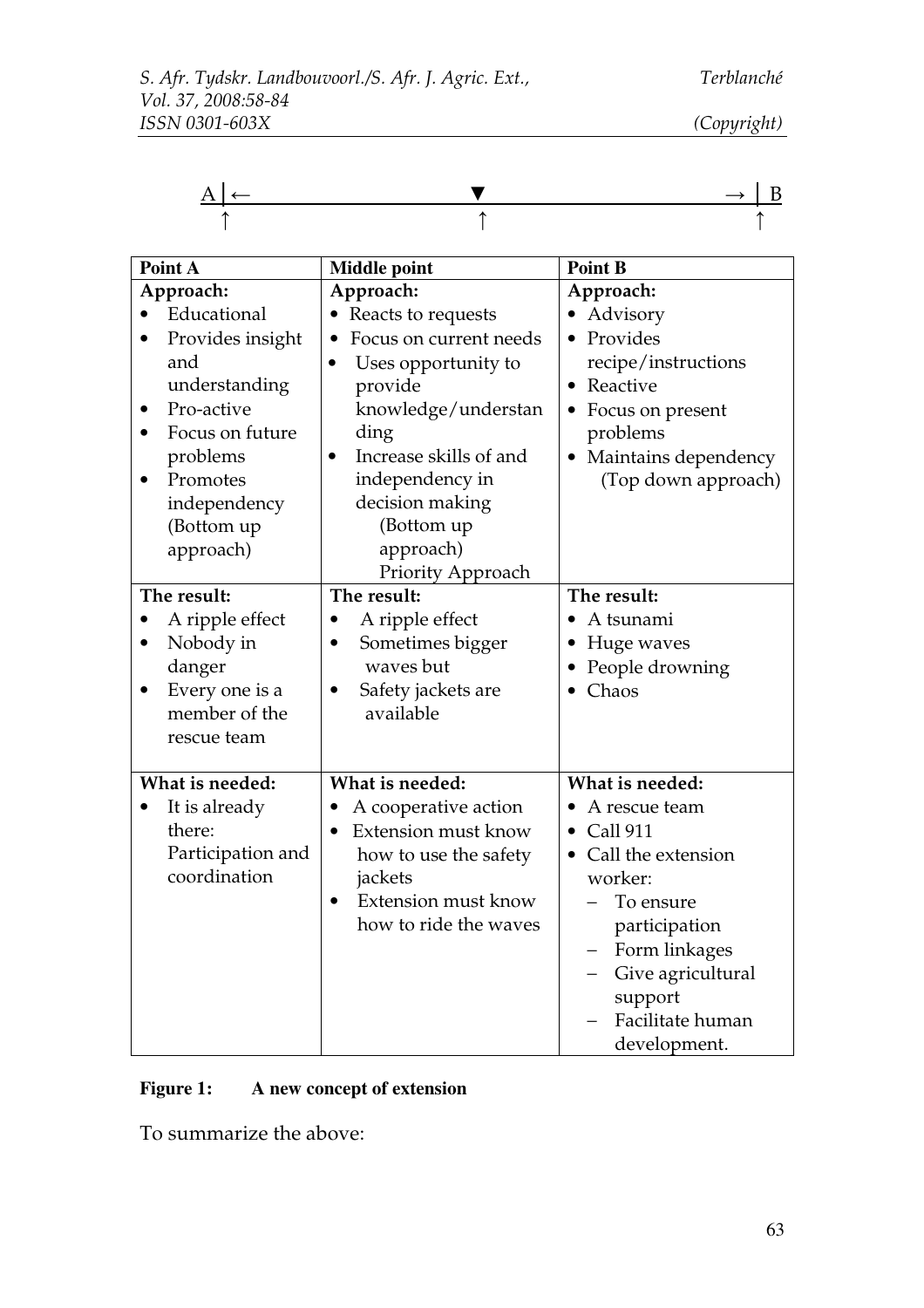- Point A: Is an approach that is pro-active and focuses on preparing the client for dealing with future problem situations thus being more of an educative (capacity building) or empowerment nature (bottom up approach).
- Point B: Is a strictly advisory and reactive approach (based on request and restricted to advice or provision of a recipe, regarding the requested issue or a political decision) i.e. the top down approach.
- Middle point: Between the two extremes, where current felt problems are addressed, not only to answer the specific request but also to provide insight and understanding of underlying principles so that the client can become more skillful and independent in future decision-making situations (Düvel, 2002 adapted by Terblanché, 2007).

What became clear over many years of Extension is that the farmer is the focus point, remaining the extension agent's object of concern leading to the philosophy of Extension namely:

# **"Helping farmers to help themselves".**

The next important concept is the Agricultural Extension Landscape.

### **2.3 The Agricultural Extension Landscape: Relevant concepts**

During 2005 the Standard Generating Body (SGB) for Agricultural Extension, through a process of consultation and workshops, developed an Agricultural Extension Landscape. The Landscape indicated specific extension concepts, study fields and essential skills and knowledge areas that every extension worker needs, to successfully fulfill his/her task in a professional manner. The Landscape is presented in the Table 1.

#### **2.4 Fixed principles of extension**

The above concept of Extension allows for any type of intervention/extension program/project to be linked to Extension and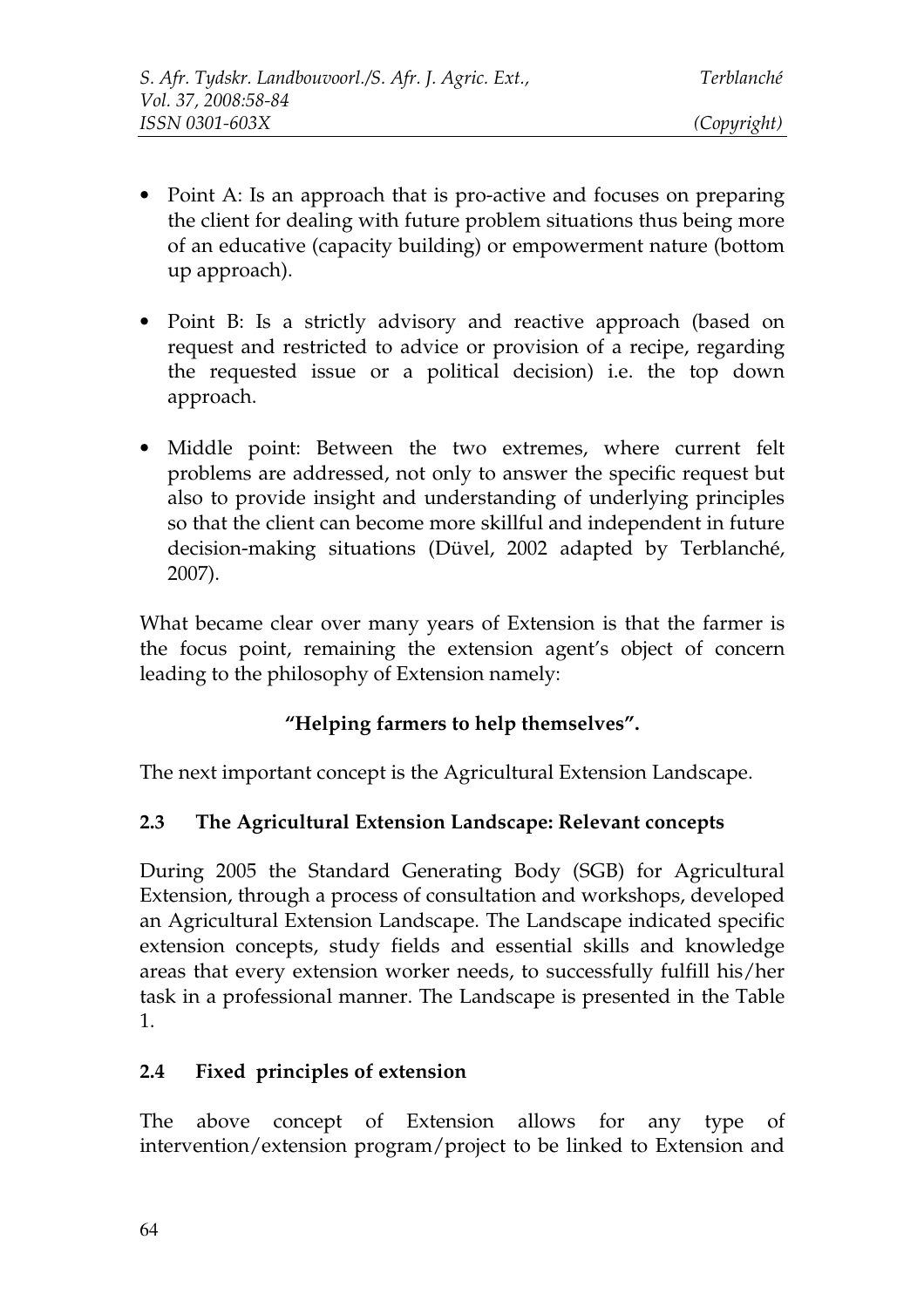| <b>CONCEPT</b>                    | <b>STUDY FIELD</b>               | <b>ESSENTIAL KNOW-</b>                           |
|-----------------------------------|----------------------------------|--------------------------------------------------|
|                                   |                                  | <b>LEDGE/ SKILLS AREAS</b>                       |
| A. Communication                  | a) Communication                 | $\mathbf{i}$ .<br>Fundamentals of                |
| and interaction                   |                                  | communication                                    |
| (the vehicle                      |                                  | ii.<br>Communication                             |
| through which                     |                                  | strategies                                       |
| extension takes                   |                                  | iii.<br>Individual/group/mass                    |
| place)                            |                                  | communication                                    |
|                                   |                                  | Communication aids<br>iv.                        |
|                                   |                                  | Managing the<br>V.                               |
|                                   |                                  | communication process                            |
|                                   |                                  | Mentoring (the protégé<br>vi.                    |
|                                   |                                  | and mentor)                                      |
|                                   |                                  | vii. Individual facilitation                     |
|                                   |                                  | process                                          |
|                                   |                                  | viii. Consultation dialogue                      |
|                                   | b) Group facilitation            | i.<br>Group dynamics and                         |
|                                   |                                  | theories                                         |
|                                   |                                  | ii. Group forming and                            |
|                                   |                                  | utilization                                      |
|                                   |                                  | iii. Facilitation methods and                    |
|                                   |                                  | techniques                                       |
|                                   |                                  | iv. Leadership development<br>v. Adult education |
| B) Extension                      |                                  | i.                                               |
|                                   | a) Approaches<br>to<br>Extension | Different implementation<br>approaches and       |
| methodology                       |                                  | structures                                       |
| (Implementing<br>and managing the |                                  | ii. Philosophy of change and                     |
| extension process)                |                                  | development                                      |
|                                   |                                  | iii. Extension systems                           |
|                                   |                                  | iv. History and development                      |
|                                   |                                  | of agricultural Extension                        |
|                                   |                                  | Action research and<br>$V_{\cdot}$               |
|                                   |                                  | action learning                                  |
|                                   | b)<br>Management in              | i.<br>Strategic planning and                     |
|                                   | Extension                        | management                                       |
|                                   |                                  | Corporate policy and<br>ii.                      |
|                                   |                                  | capacity building                                |
|                                   |                                  | Organizational and<br>iii.                       |
|                                   |                                  | systems theory                                   |
|                                   |                                  | Functions of<br>iv.                              |

### **Table1: The Agricultural Extension Landscape**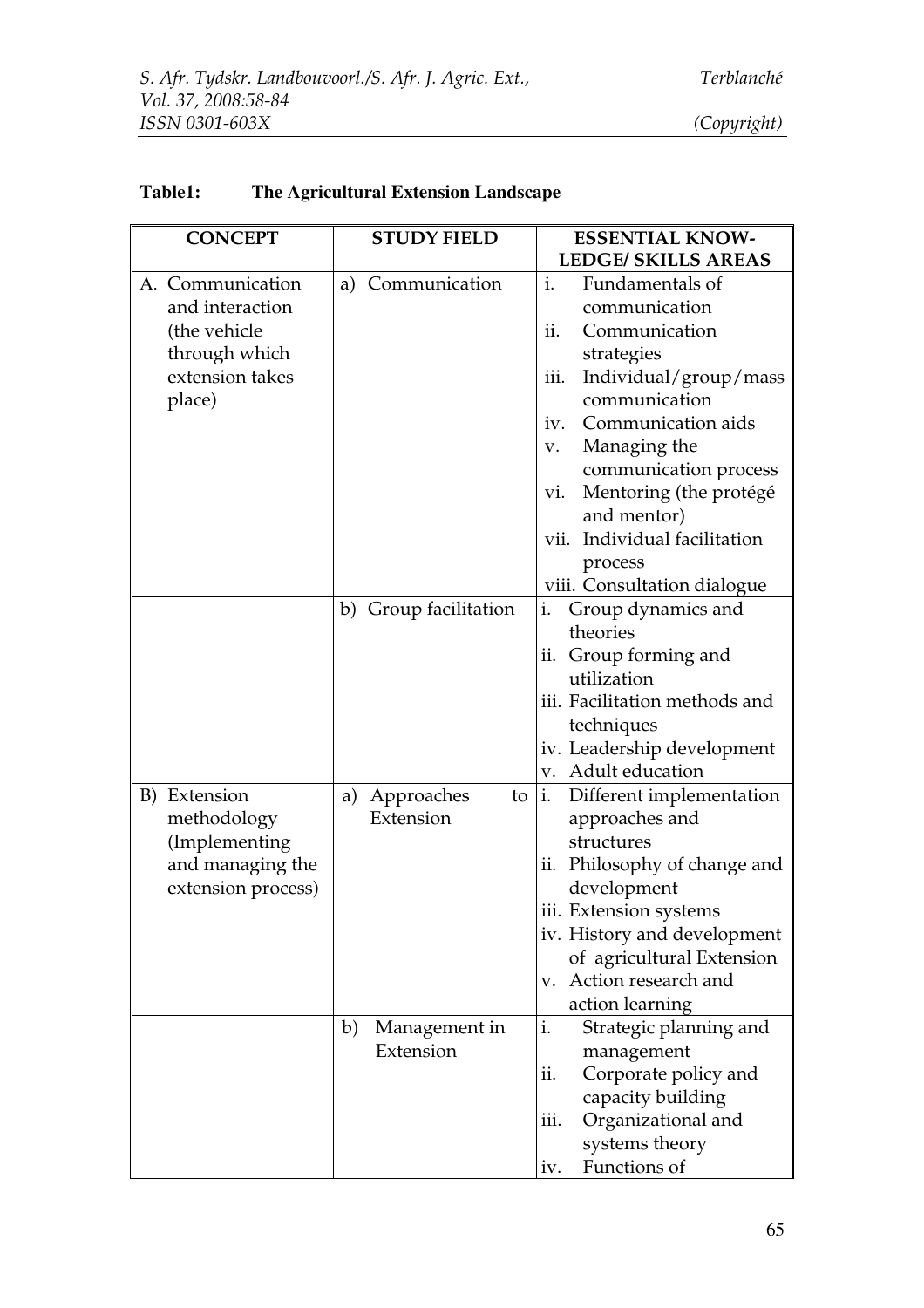| <b>CONCEPT</b>                                                              | <b>STUDY FIELD</b>                             | <b>ESSENTIAL KNOW-</b><br><b>LEDGE/ SKILLS AREAS</b>                                                                                                                                                                                                                                                                                                                                                                                                                                                                                                                               |
|-----------------------------------------------------------------------------|------------------------------------------------|------------------------------------------------------------------------------------------------------------------------------------------------------------------------------------------------------------------------------------------------------------------------------------------------------------------------------------------------------------------------------------------------------------------------------------------------------------------------------------------------------------------------------------------------------------------------------------|
|                                                                             |                                                | management<br>Motivational theory<br>V.<br>Networking, linkages<br>Vi.<br>and co-ordination<br>Program development<br>vii.<br>and planning<br>viii. Program<br>implementation and<br>management<br><b>Evaluation of extension</b><br>ix.<br>inputs and outputs<br>efficiency<br><b>Extension practice</b><br>X.<br>quality management<br>systems - accountability<br>Extension profession<br>xi.<br>quality management<br>systems<br>xii.<br>Ethics (motivation and<br>commitment, code of<br>conduct, credibility,<br>continuous professional<br>development, work<br>management) |
| B) Extension<br>philosophy and<br>practice (The<br>science of<br>Extension) | a) Behavioural<br>change<br>b) Decision-making | Agricultural production<br>i.<br>as forms of behaviour<br>(influencing factors)<br>ii. Behaviour fundamentals<br>and theories<br>iii. Behavioural change<br>processes and<br>intervention<br>iv. Adoption and diffusion<br>processes<br>i.<br>Basis to behavioral<br>change<br>The decision making<br>ii.<br>process<br>iii. Influence and function of<br>mediating variables<br>iv. Individual decision                                                                                                                                                                           |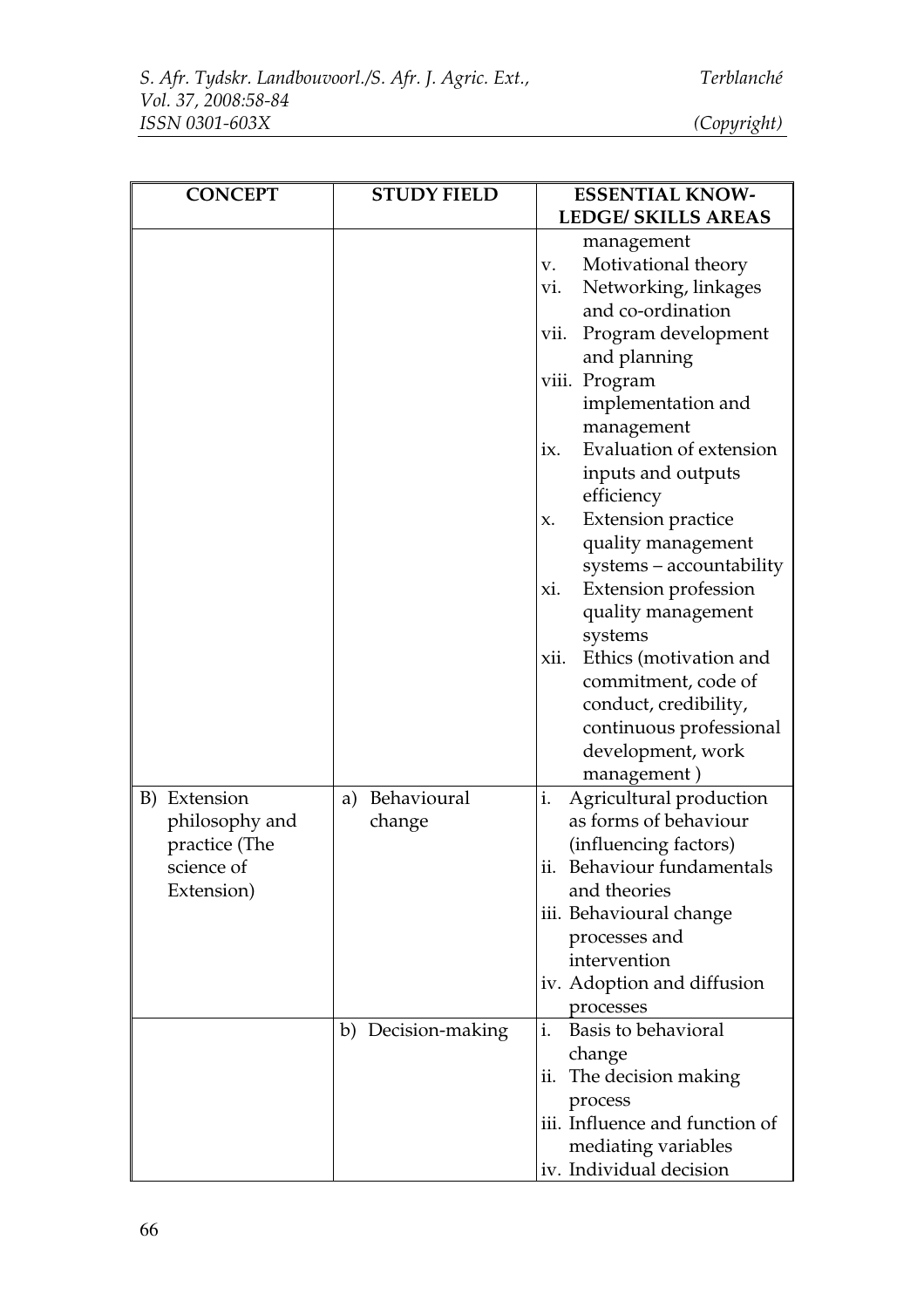| <b>CONCEPT</b>      | <b>STUDY FIELD</b> | <b>ESSENTIAL KNOW-</b>          |
|---------------------|--------------------|---------------------------------|
|                     |                    | <b>LEDGE/ SKILLS AREAS</b>      |
|                     |                    | making                          |
|                     |                    | v. Group decision making        |
|                     |                    | vi. Risk, uncertainty and risk  |
|                     |                    | perception                      |
|                     |                    | vii. Information and            |
|                     |                    | knowledge management            |
|                     |                    | in judgment and decision        |
|                     |                    | making                          |
| D) Contextual       | Community<br>a)    | i.<br>Rural sociology, struc-   |
| Extension (The      | development        | tures and leadership            |
| context or          |                    | ii.<br>Dynamics of social       |
| environment of      |                    | change                          |
| extension practice) |                    | iii.<br>Organizational and      |
|                     |                    | institutional structures        |
|                     |                    | Participation and<br>iv.        |
|                     |                    | empowerment                     |
|                     |                    | Facilitation, negotiation<br>V. |
|                     |                    | and conflict resolution         |
|                     |                    | Community developing<br>vi.     |
|                     |                    | roles                           |
|                     |                    | Social networking and<br>vii.   |
|                     |                    | co-ordination                   |
|                     | b) Extension       | i.<br>Natural resource          |
|                     | policymaking       | utilization and protection      |
|                     |                    | ii. The policy making           |
|                     |                    | process                         |
|                     |                    | iii. Policy analysis and        |
|                     |                    | evaluation                      |
|                     |                    | iv. Technology transfer and     |
|                     |                    | skills development              |
|                     |                    | v. The agricultural/legal       |
|                     |                    | environment                     |
|                     |                    | vi. Commercial agricultural     |
|                     |                    | production environment          |
|                     |                    | vii. Small-scale agricultural   |
|                     |                    | production environment          |
| <b>UPSTREAM</b>     | Agricultural<br>a) | i.<br>New innovations $(5-10)$  |
|                     | Extension          | years in advance)               |
|                     | Research           | Adaptation and<br>11.           |
|                     |                    | transformation of               |
|                     |                    | technology to be                |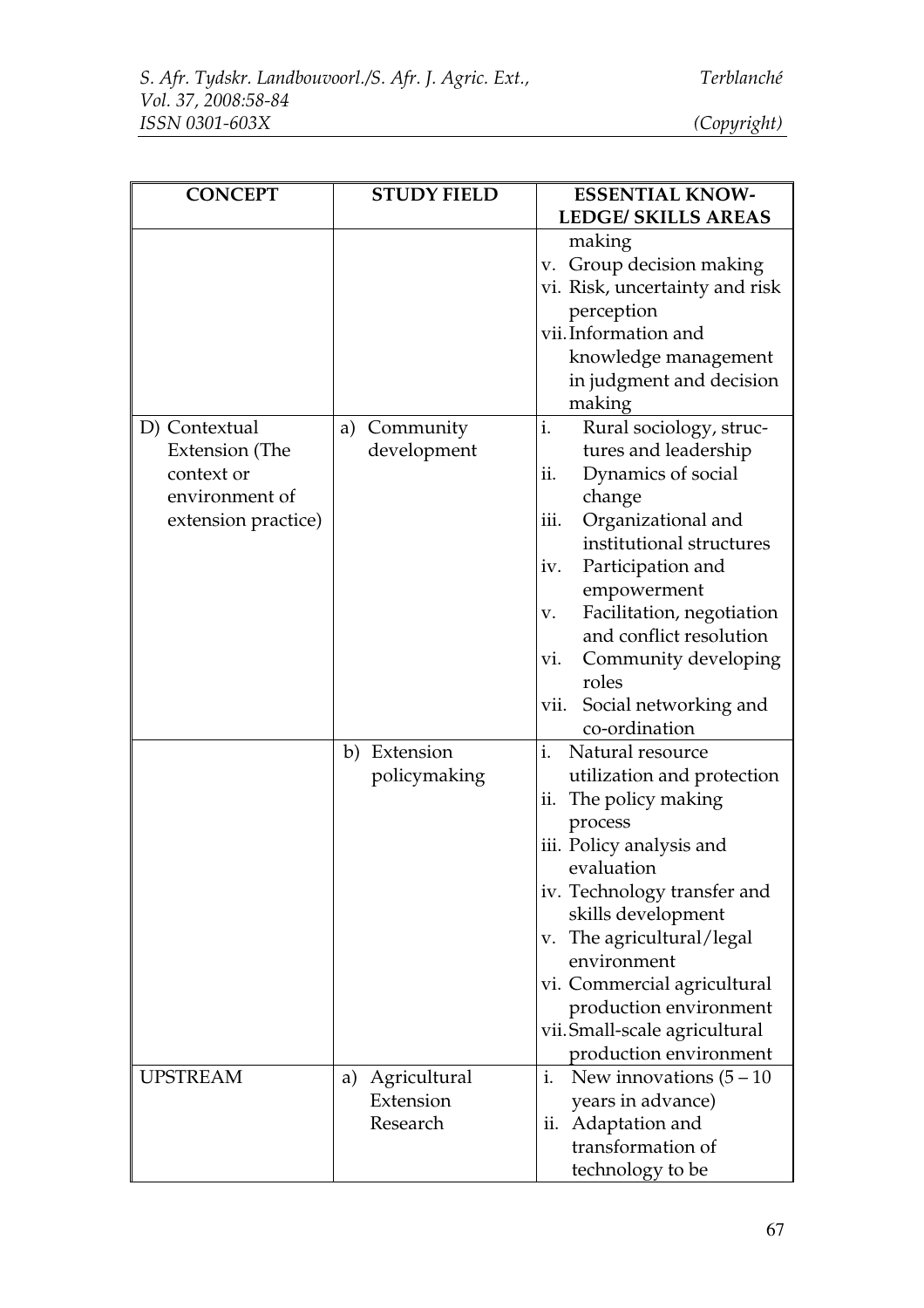| <b>CONCEPT</b>    | <b>STUDY FIELD</b>                     | <b>ESSENTIAL KNOW-</b>                    |
|-------------------|----------------------------------------|-------------------------------------------|
|                   |                                        | <b>LEDGE/ SKILLS AREAS</b>                |
|                   |                                        | applicable to the specific                |
|                   |                                        | farm and farmer situation                 |
|                   |                                        | (sustainability.)                         |
|                   | b) Technical skills &                  | <b>NQF</b> Level 5<br>i.                  |
|                   | knowledge in                           | Qualification in                          |
|                   | Agriculture                            | Agriculture (Nat.                         |
|                   |                                        | Diploma)                                  |
|                   |                                        | ii. NQF Level 6 Qualifi-                  |
|                   |                                        | cation in Agriculture                     |
|                   |                                        | (Degree) and further                      |
|                   |                                        | degrees NQF Level 7/8                     |
|                   |                                        | iii. Specific agric. skills               |
|                   |                                        | programs (short courses)                  |
|                   |                                        | Certificates SAQA<br>accredited           |
|                   |                                        | Subject matter specialists<br>i.          |
|                   | c) Knowledge<br><b>Support Service</b> | to support extensionists.                 |
|                   | (SMS)                                  |                                           |
|                   | d) Entrepreneurial                     | i.<br>Entrepreneurial skills              |
|                   | skills                                 | training (management                      |
|                   |                                        | training - to manage any                  |
|                   |                                        | enterprise)                               |
|                   | Quality control<br>e)                  | Monitoring and<br>i.                      |
|                   |                                        | <b>Evaluation of extension</b>            |
|                   |                                        | (accountability)                          |
|                   | Finance (budget)<br>f                  | i.<br>Salary                              |
|                   |                                        | ii. Working capital                       |
|                   |                                        | iii. Equipment                            |
| <b>DOWNSTREAM</b> | a) Agricultural                        | i. Farm management                        |
|                   | Management                             | (economical, and                          |
|                   |                                        | sustainable)                              |
|                   | b) Land Care                           | ii. Conservation of the                   |
|                   |                                        | environment/conservatio                   |
|                   |                                        | n farming                                 |
|                   | Land reform<br>C)                      | Priority program<br>iii.                  |
|                   | e) Agricultural and                    | Global competitiveness/<br>iv.            |
|                   | marketing policy<br>e) Political       | green labelling                           |
|                   | expectations                           | Restructuring/strategic<br>V.<br>planning |
|                   |                                        |                                           |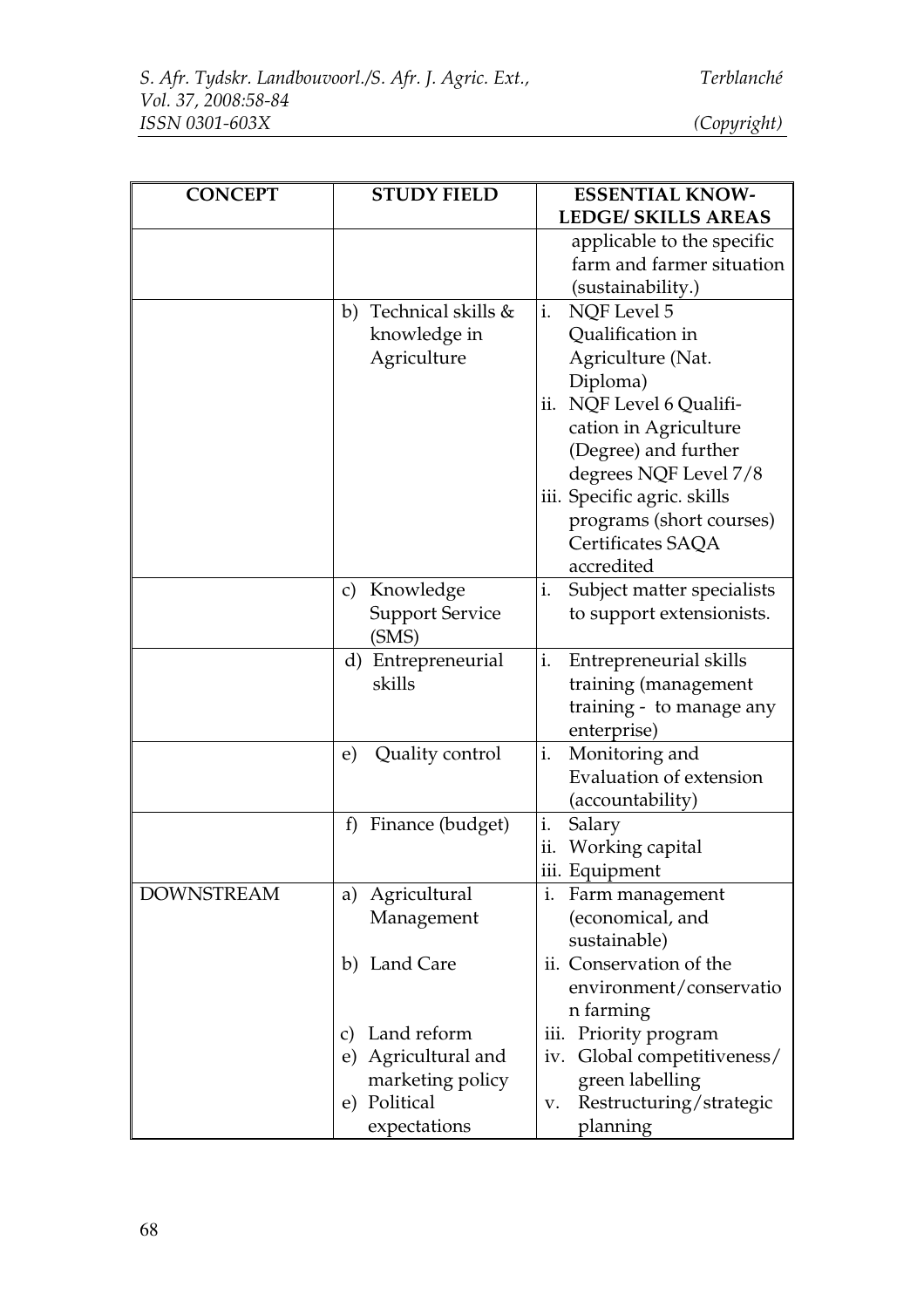this in itself could easily become a "tsunami" for the extension agent and the farmers.

If the extension service and therefore their extension agents want to be successful in Extension and therefore in agricultural development, there are a number of fixed extension principles that should become part of the agricultural extension service's program. These principles are:

### **2.4.1 The interrelationship between agricultural development and human development**

There exists an important relationship between agricultural development and human development. Projects such as failed land reform clearly indicate that development will not take place if both aspects are not addressed with similar significance. Capacity building (empowerment) does not mean the promotion of human development outside the field of agricultural development. A mix is required that meets situation specific needs and circumstances. It is imperative that specific clear and measurable goals (objectives) be formalised and account given of their achievements through regular evaluation.

If a farmer or community is being provided with on- or off-farm infrastructure and/or equipment and/or starter packs, they need to be empowered to manage these inputs and to take the responsibility to utilize, care and maintain i.e. to take ownership. Should this not happen development will fail. The challenge for extension will be to change the attitude of the farmer/community and we know the golden rule to bring about change namely:

### *"Change the people. If you cannot change the people – change the people"*

Generally speaking people love change but hate to be changed. The challenge is not to change people, but to equip people also to handle change. With change comes accountability and with accountability, responsibility of decision-making.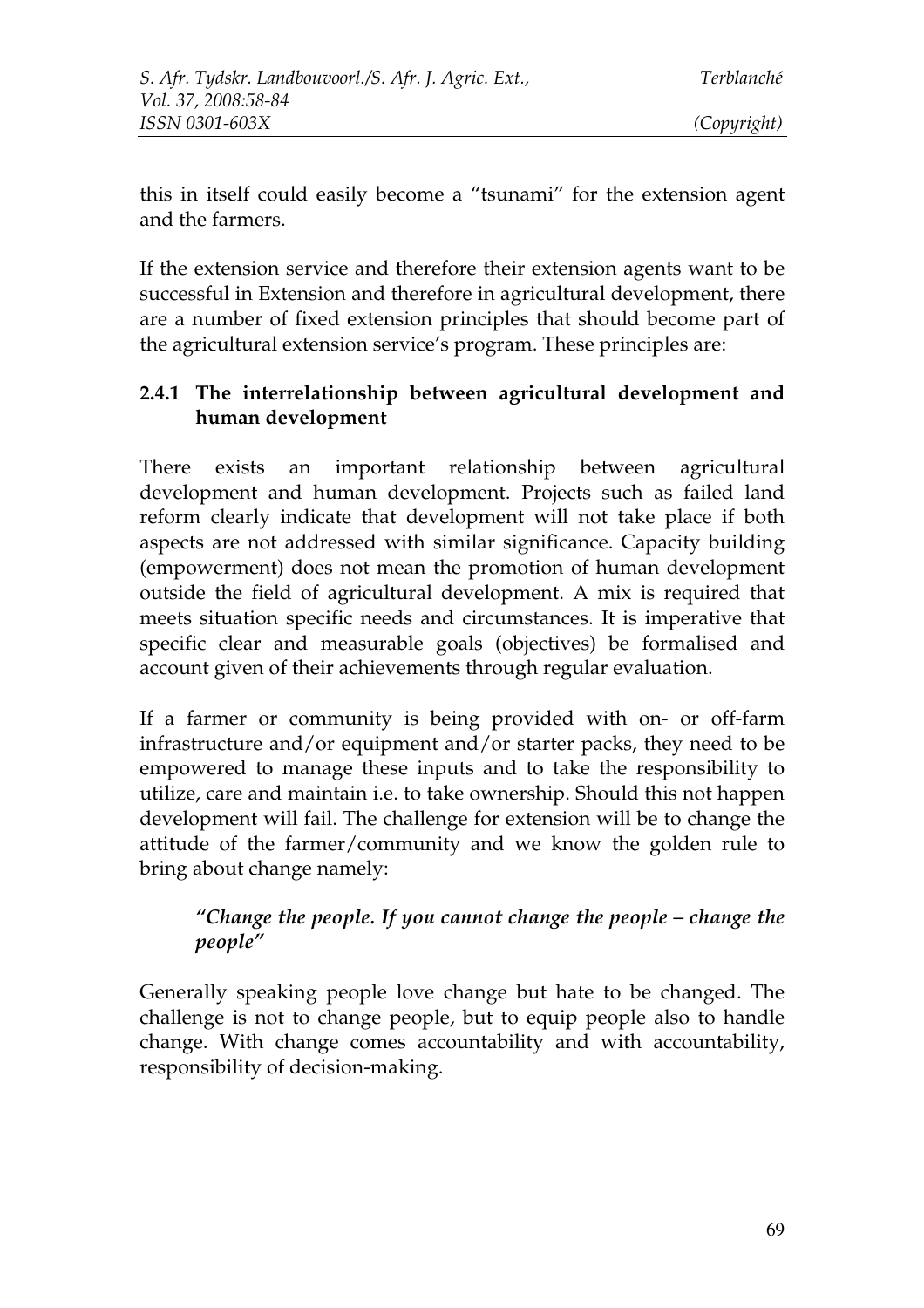#### **2.4.2 Needs based development**

A development focus based only on the felt needs of the clients is discouraged i.e. there should be a reconciliation between felt and unfelt needs (again one of the biggest challenges for extension agents). The conceptualization (breakdown into causes and effects) of the felt needs to reconcile with the unfelt needs is an essential skill needed by every extension agent to undertake and facilitate the process.

It was recently announced that farmers indicated (to their provincial government) that they needed quality bulls in an attempt to help with livestock improvement. The farmers said that they received less economic returns from their livestock and bulls with "good" genetic make-up would rectify the problem. A further investigation of the farming situation in the region indicated that there was no acceptable veldt management system (i.e. the natural veldt was totally overgrazed), no fodder flow program and no herd management program of significance with regard to breeding seasons and animal health. It would be the task of the extension agent to reconcile the felt need of the farmers (good bulls), with the unfelt needs of ranch management (e.g. decrease in cattle numbers etc.). The ranch management practices need to be in placed in order of priority to farm successfully with cattle and by doing so to realize an increase in financial income. It is without doubt the most difficult part of extension to change people's attitude and beliefs as in this case to convince a farmer to decrease his cattle numbers because of his over grazing practices. What really is a worrying factor is that (in this case) the bulls were bought and given to the farmers. The first animals to die on the farm will probably be the bull because of the poor quality of the veldt, insufficient fodder supplements and all the other management practices that are not in place (Maqhina, 2006).

### **2.4.3 Community participation (and involvement in the forming of linkages and structures)**

What is needed is a secure linkage structure for purposeful participation and coordination at all levels starting at community/client level.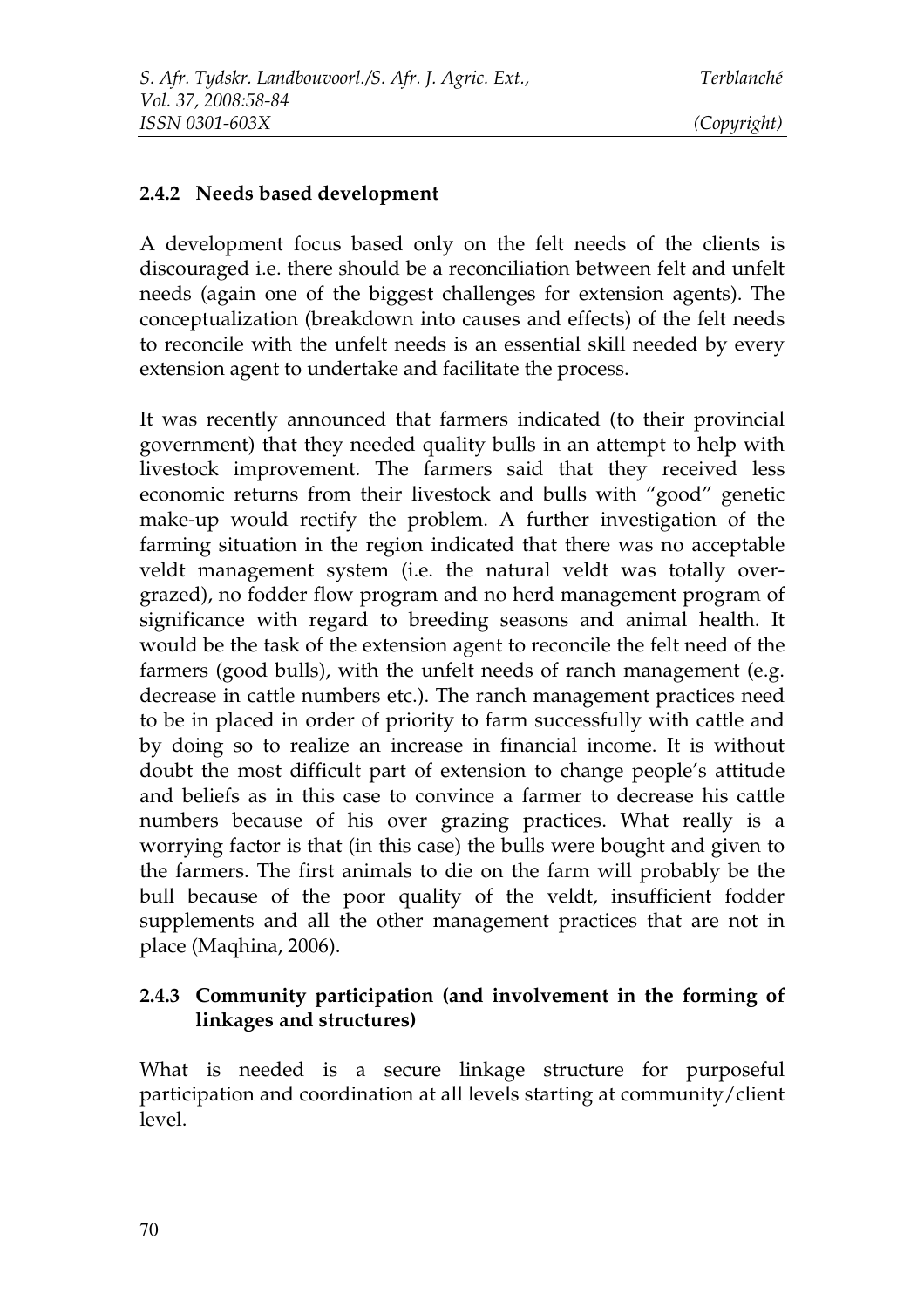The frontline extension agent is in an ideal position to form linkages with the farming community. The farmer is the extension agents "object of concern". The extension agent cannot give the technical message to the animals (cattle, sheep, goats etc.). He/she can only talk to the farmers' and only on the clear understanding that he/she has a quality message to communicate.

The extension agent and his/her organization must identify and recognise local structures for participation and the forming of linkages. It is the extension agents' responsibility to open up the channels of communication and negotiation within and between structures to improve participation. If there is no development structure the establishment of such an agricultural development structure is essential (Düvel, 2005). This is only possible if the extension agent has become part of the community (Terblanché, 2005).

### **How does he/she become part of the community?**

The following guidelines are considered essential:

- Be there when they need you;
- Listen carefully to what they say;
- Be prepared to dirty your hands in the soil (let's get rid of the "me", "myself" and the "I" syndrome);
- Take off the white laboratory jacket and tie and put on the working overall;
- Be on time (rather early than late);
- Be honest (if you do not know say it); and
- Became a technical expert in at least one agricultural field. To communicate to farmers the extension agent must understand agriculture (i.e. must be able to talk agriculture).

These characteristics build credibility and credibility will pave the way for the extension agent to receive "*citizenship"* from the community, the starting point to affective participation. It can be summarized as follows:

− Never attack the fundamental beliefs directly;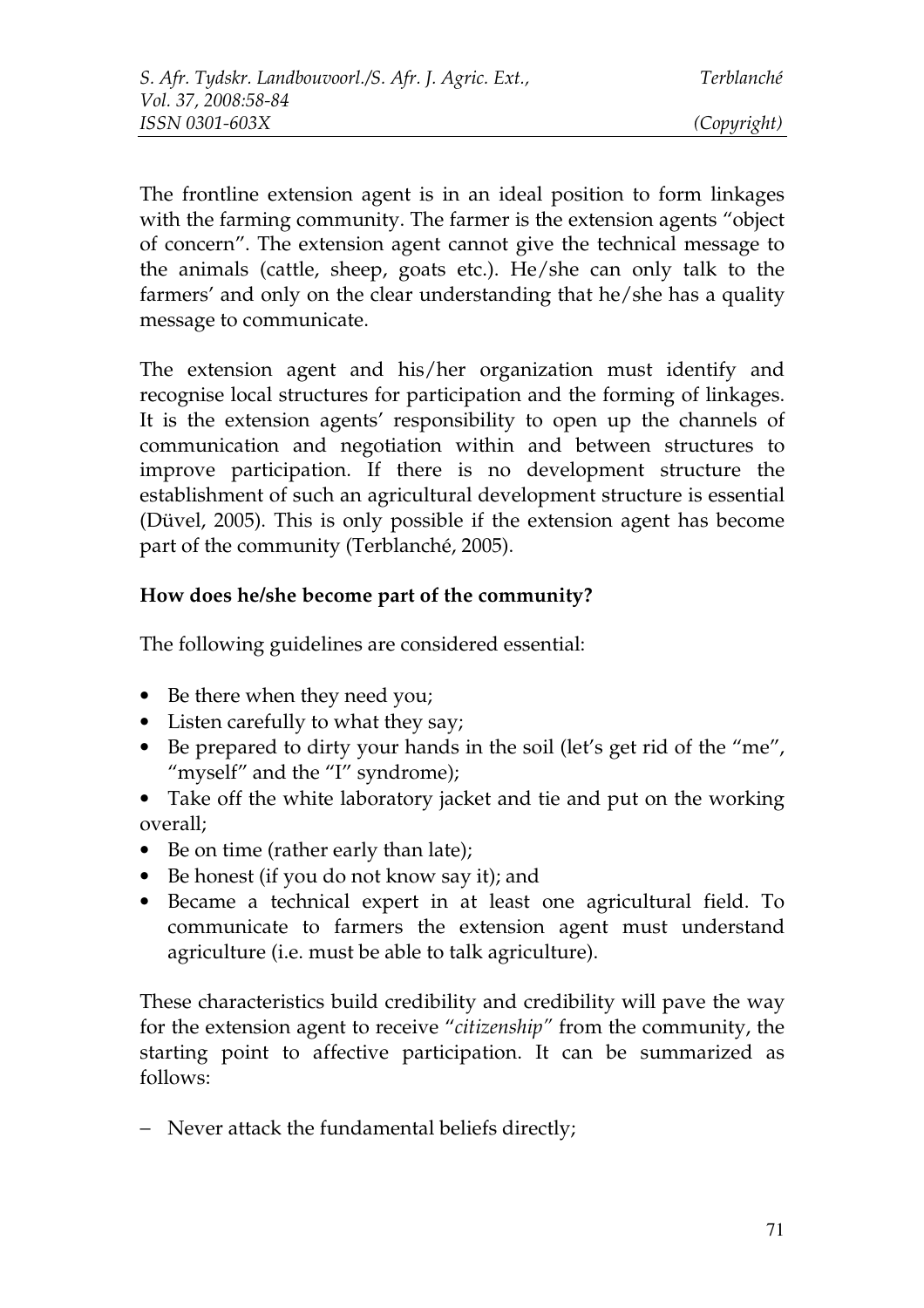- − If fundamental beliefs are wrong and incompatible with reality the beliefs will themselves dissolve in the course of time, but nothing gives them life like a direct attack upon them;
- − The untruth of the beliefs has to be discovered slowly by the people, and at the rate or pace at which the people are finding new sources of security; and
- − A belief upon which a person's security depends cannot simply be wiped out.

Therefore apply the principles of community development and these principles are**:**

- Show respect for human dignity;
- Accept self-determination as a reality;
- Recognizes the uniqueness of individuality;
- Encourage self help;
- Address the needs of the community;
- Form partnerships;
- Give recognition to indigenous plans; and
- Have an understanding of behavioural change (Lombard, 2003).

The extension agent can only receive *"citizenship"* and a "licence to talk" from the farming community itself. It is given voluntarily and cannot be bought or forced.

The application of these principles of community development is essential for success (Terblanché, 2005).

#### **2.4.4 Change**

**The philosophy of Extension – "***to help people to help themselves"* includes the principle of change and more specifically behavioural change. According to Hugo (1971:14) the potential of the human race is fundamental to this principle. Extension work (community development) implies change and where will and desire are present change can be facilitated. Will and desire comes from the recognition of respect for human dignity such as self-determination, individuality and self-help i.e. the principles of community development. It is all about an understanding of human behaviour.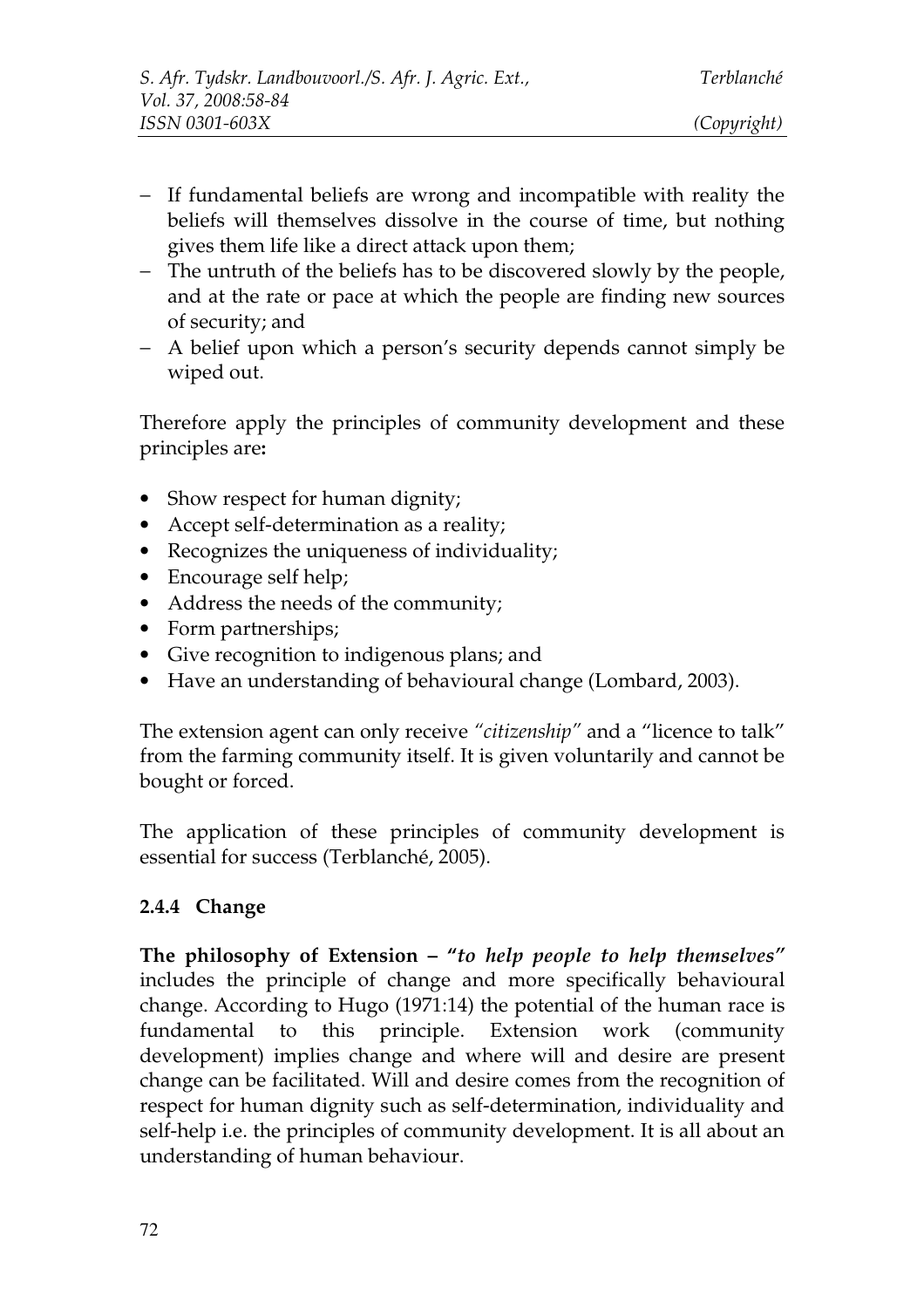Any intervention program/extension program (CASP, LRAD, LARP, Food Security, etc.) should take the following into consideration:

- The program should focus on the adoption behaviour regarding recommended practices. The mediating variables, knowledge, needs and perception (beliefs) will play a key role;
- The program vision must be clear, namely to change the face of the problem, to make people aware of the problem and to persuade them to adopt the recommendations. People need to be empowered to manage the problem;
- Ensure participation by all community members and all stakeholders;
- Identify and train community members as peer educators to strengthen the team and to built trust and honesty (farmers listen more readily to other farmers than to an agriculturist – accept it as a challenge to overcome);
- Determine beforehand the knowledge, attitude and beliefs of the farmers about the problem before addressing the problem (start where the people are and take indigenous knowledge and plans seriously);
- An intervention program must consist of an intensive and well designed communication/training program (clear, specific and with measurable objectives);
- A networking system and clear linkages that include all stakeholders need to be in place, including support structures for an after-care service. If there are no formal structures, the establishment of agricultural development committees at different levels, need to be investigated and initiated. The success of any program depends heavily on good communication structures;
- Give special attention to community members who participate but for whom it is not always possible to attend all activities of the program;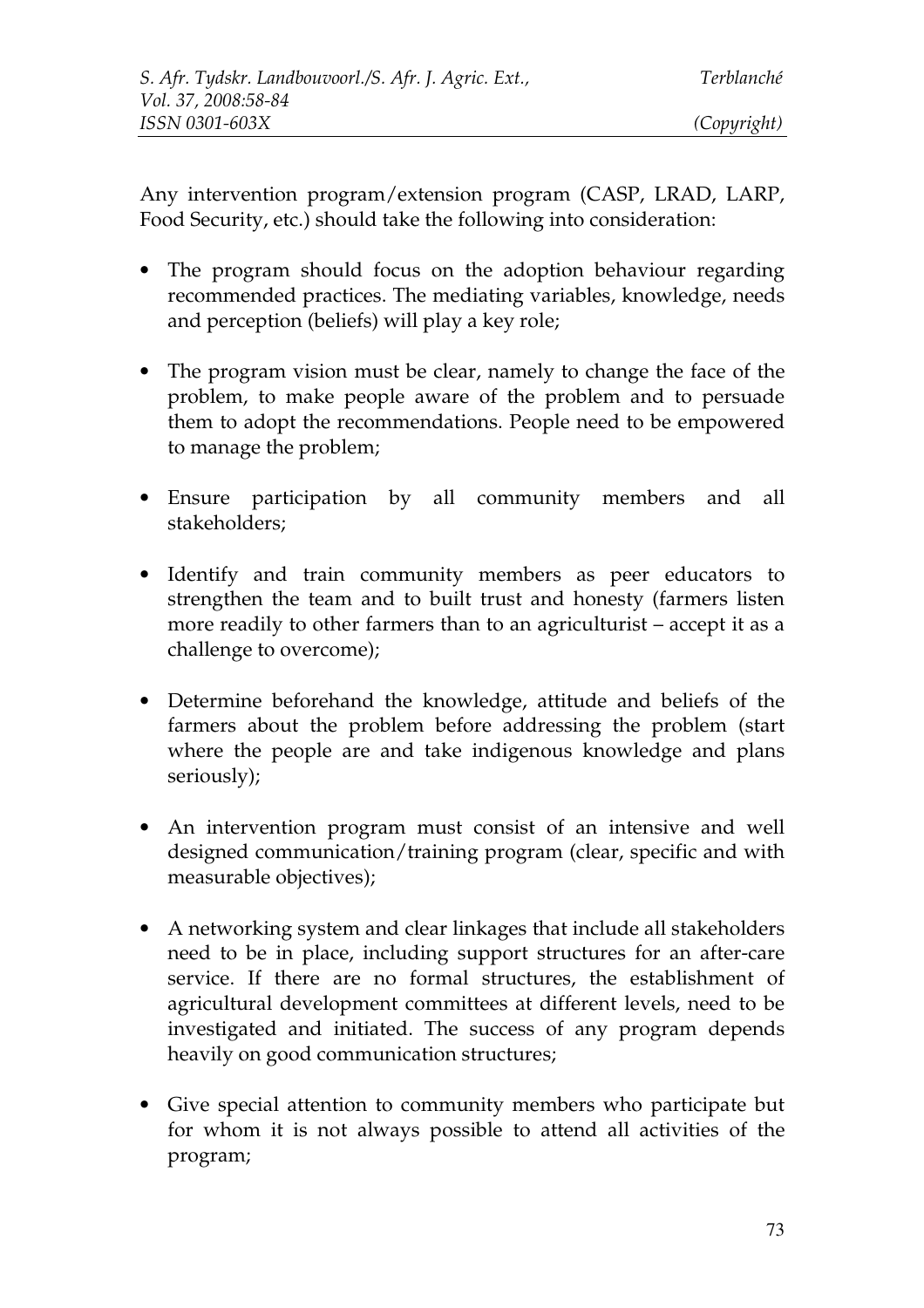- Qualified and specialized extension agents must oversee the whole program; and
- Monitoring and evaluation of the program as an ongoing process and not a once off activity. This is only possible if the objectives are clear, specific and measurable (including human development objectives) (Jona & Terblanché, 2006:85–88).

### **3. CONCEPS THAT COULD POSSIBLY IMPROVE EXTENSION**

Taking the above discussion into consideration the following concepts could play a role to improve Agricultural Extension.

### **3.1 Technical competency**

Technical support (and therefore technical knowledge and skills) is an important extension principle that underlies an effective extension approach.

According to the Agricultural Extension Landscape and the Upstream concept, knowledge (agricultural subject matter) is a prerequisite and therefore a qualification in at least one field of technical agriculture is a necessity for the Extensionist. If the Extensionist wants to be successful he/she must be able to communicate in agriculture (i.e. a technical agricultural message is essential). What is expected today is that every extension agent must be an expert in at least one field of technical agriculture. To be successful the extension agent must be technically empowered in agriculture to deliver a service of excellence. The extension agent must have the knowledge and skills to plan a farm physically, biologically and economically, as well as the skills to adapt and transform the technical message to be applicable (and sustainable) to the specific farm and farmer.

### **3.2 Communication skills**

According to the Agricultural Extension Landscape, communication and therefore the interaction with the farmer (or group of farmers) (verbal, non-verbal, written and mass communication) is the vehicle through which Extension takes place. The extension agent must be able and confident to exchange information and ideas in a clear and concise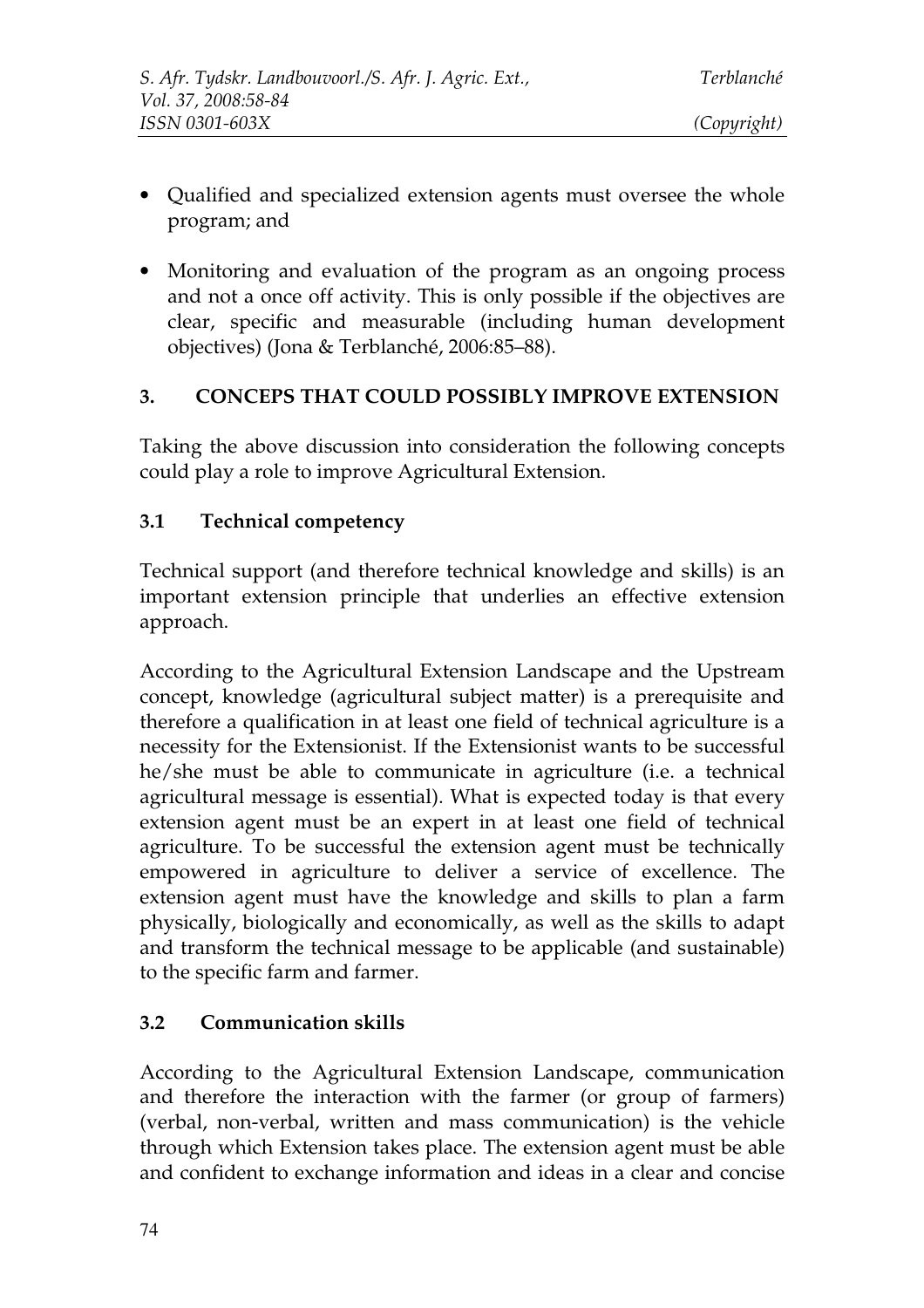manner appropriate to the audience in order to explain, persuade, convince and influence others to achieve the desired outcomes. The principles as set out in paragraph 2.2 above are of direct relevance in this respect.

### **3.3 Group facilitation**

According to Stevens and Terblanché (2006:10-11) effective farmer groups are a prerequisite for accelerated agricultural development. Effective farmer groups are the "vehicle" working collectively towards change at farm level and can help with the empowerment of farmers. This suggests that the quality of facilitation and the attention required to the social processes of group development are crucial for sustainable agricultural development. Group facilitation in the Extension Landscape includes the following:

- Group dynamics and theories;
- Group forming and utilization;
- Facilitation methods and techniques;
- Leadership and leadership development; and
- Adult education.

Effective negotiation and conflict resolution skills are often decisive to ensure successful group functioning.

Although facilitation plays an important role in effective group functioning success cannot be guaranteed by good facilitation alone. The full range of extension principles are relevant (ref. paragraph 2.2 above).

### **3.4 Extension management**

The question that needs to be answered is: "Can someone who is not Agriculturally and Extension qualified (and competent), manage Extension programs/projects?" The essential knowledge areas for Extension management have been identified in Table 1 with the relevant extension principles listed in paragraph 2.2 above. The challenge lies with the simultaneous application of these principles within the practical field situation – each situation being unique and different.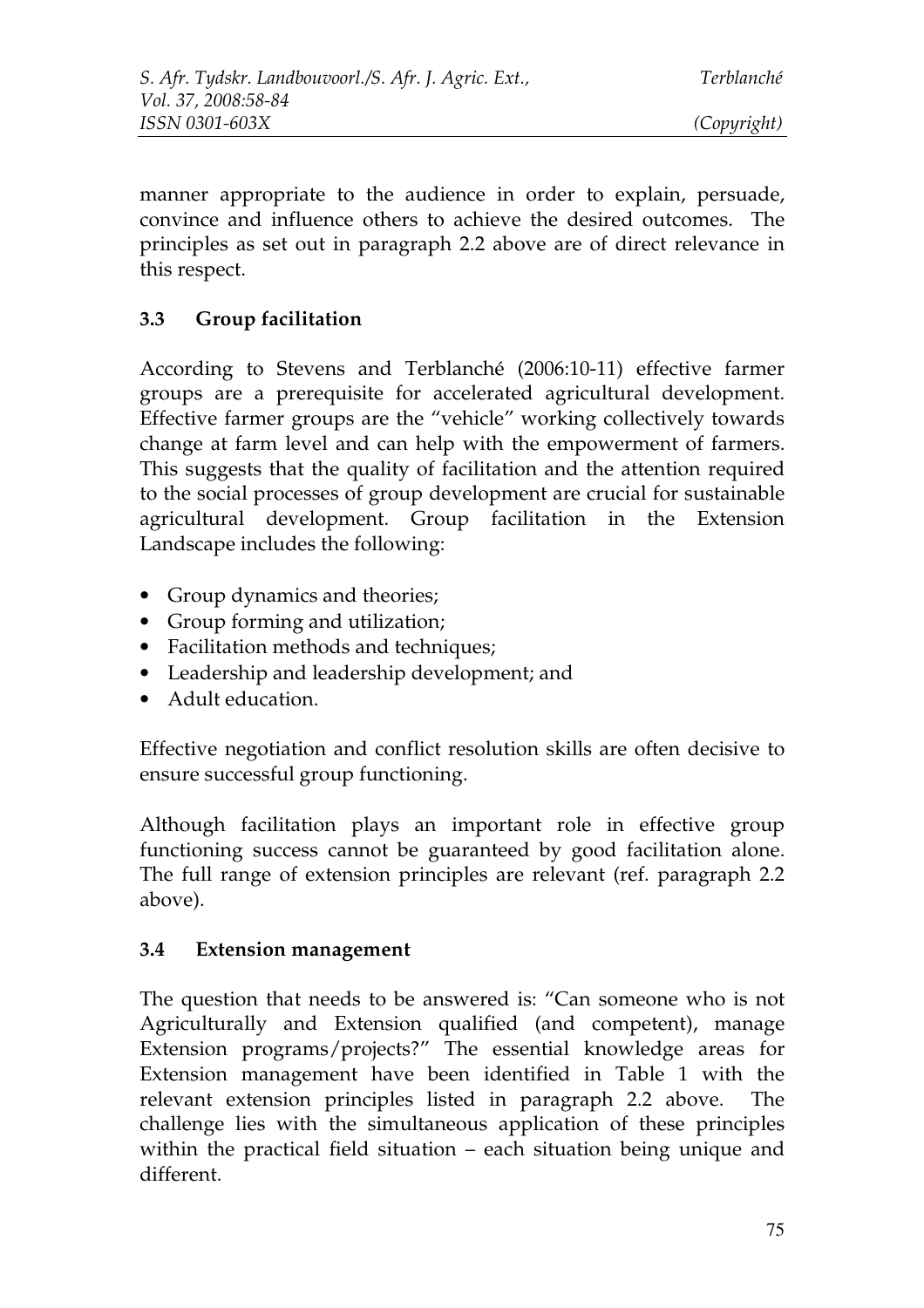### **4. GUIDELINES FOR FARMER SETTLEMENT AND THE ROLE OF AN IMPROVED EXTENSION SERVICE**

Considering farmer settlement it is necessary to define (determine) what the ultimate outcome of the settlement program needs to be. What does the government want to achieve with farmer settlement?

According to the Strategic Plan for the South African Agriculture (Department of Agriculture, 2001) the vision for the agricultural sector is:

"A united and prosperous sector"

The vision implies sustained profitable participation and the core focuses on the following strategic goal:

"To generate equitable access and participation in a globally competitive, profitable and sustainable agricultural sector contributing to a better life for all".

Within the same document (p15 -16) the following aspects are clearly stated with regard to farmer settlement and Land reform:

- Promoting new entrants into the sector, the focus will be on economic empowerment initiatives;
- Land should be used productively which will only be achieved once support services as well as training programs are provided;
- Pre-settlement support including:
	- − The identification of new farmers,
	- − Needs assessments among new entrants,
	- − Improved market access and the removal of market barriers,
	- − Enhanced transfer of technology,
	- − Implementation of a human resource development plan, entrepreneurial development and mentorship programs,
	- − Access to financial services,
	- − Improved ability and efficiency of extension personnel,
	- − Assistance to new farmers with on-farm infrastructure, and
	- − Sustainable management of natural resources;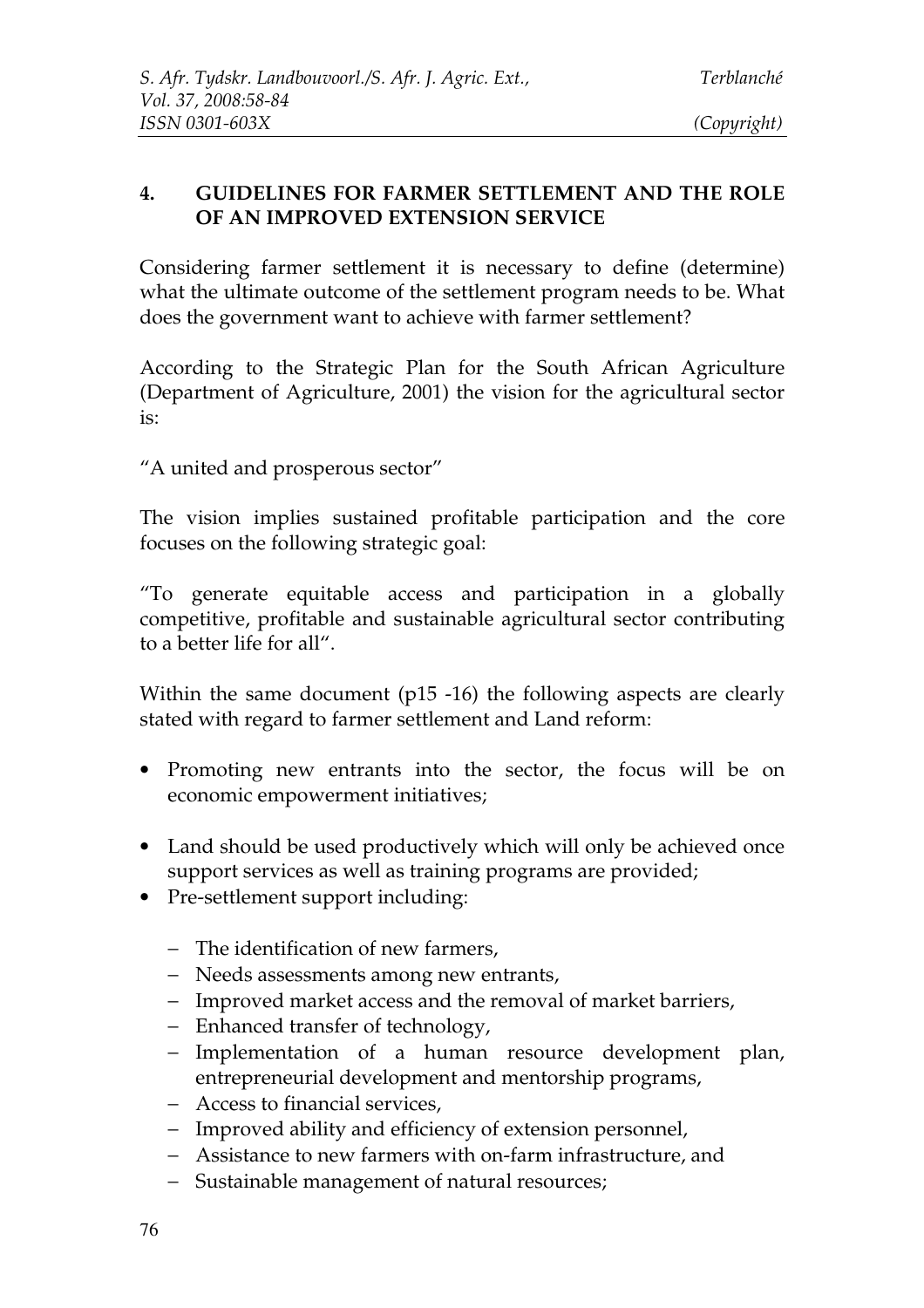- Post settlement support services to farmers should include the following:
	- − Research, extension, finance, market access, development, training and skills development.

The above settlement support aspects are very broad but clearly suggest the importance of effective support to farmers. The challenge is to address the 50% (2,3 million hectares) of transferred agricultural land which is currently unproductive because of insufficient support services to new farmers.

### **4.1 Proposed guidelines to settle farmers**

After visiting several land reform projects (Terblanché, 2008) during the past two years the following guidelines are proposed as a starting point:

#### **a) Introductory remarks**

"A farm does not make anyone a farmer"

The buzz word today is empowerment which can be formulated as:

#### **Willingness + Ability = Empowerment.**

Willingness is a personal characteristic within the human being. A willing person can be capacitated (amongst others) by means of training programmes to fulfil a task successfully (by gaining knowledge and/or skills).

The aim/goal of empowerment is to achieve interdependence which requires hard work, effort, patience, trust and faith.

It is therefore important to also address the ability part of empowerment (i.e. a person's willingness). The question is how? Training appears to offer the obvious situations but do not start with training.

Get the people to work together, then start training…..do not begin with training. Learn to ride the bicycle first, and then we will teach you the road signs"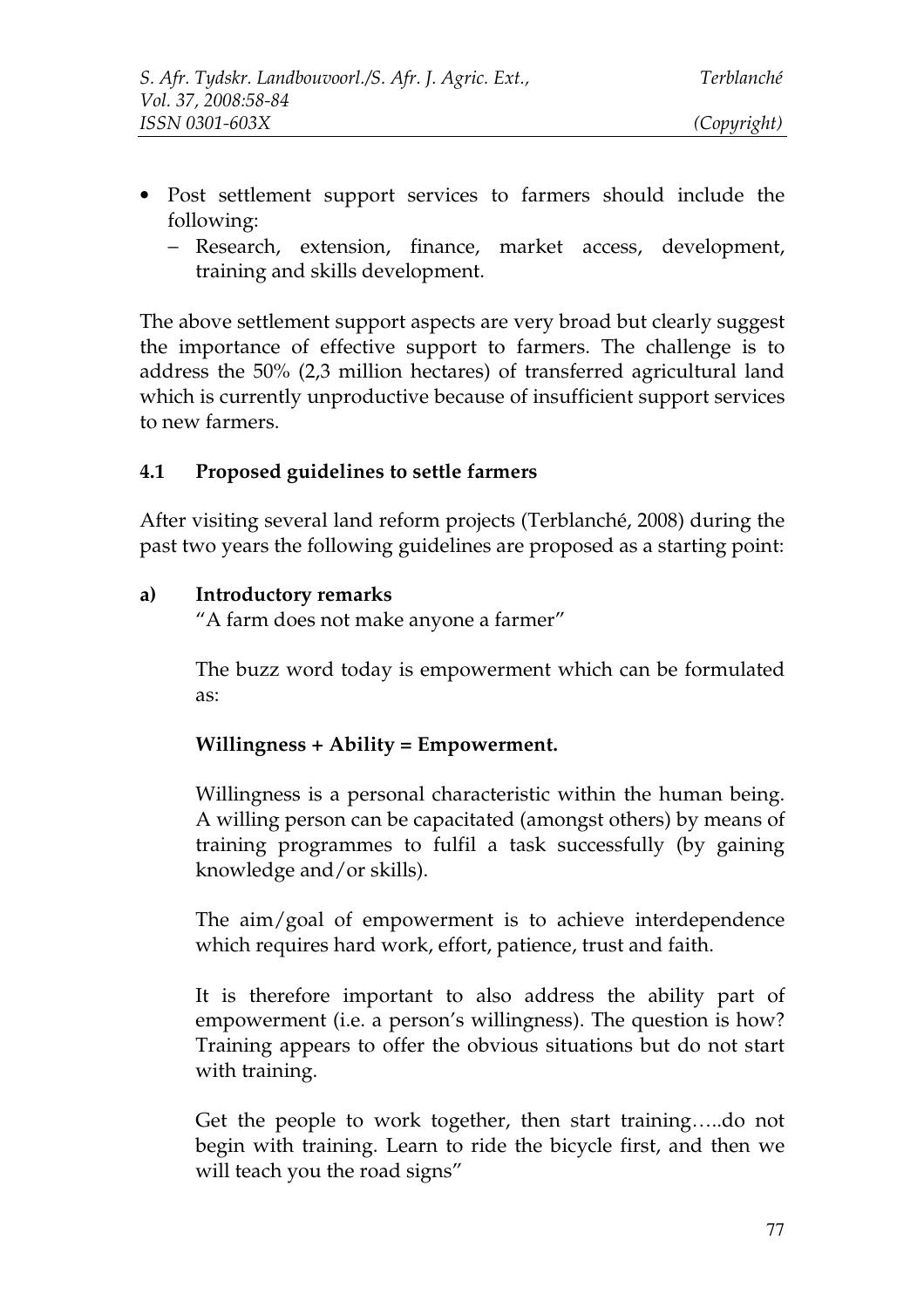#### **b) The farmer**

The following points are considered opportune:

- − Convince farmers to work as a team i.e. to participate, to be committed, to co-operate and to accept responsibility for decisions and activities;
- − The selection of new farmers by means of the implementation of a screening instrument is crucial. Appropriate screening instruments will enable government to select the best candidates. The screening instrument should also enable government to determine specific managerial and other limitations in the personal profile of the candidates that should be addressed by specific skills programs and/or learnerships (hands on training). Specific human development programmes can be developed and implemented for new as well as settled farmers;
- − Farmers need to understand that farming is a business;
- − Capacity building programmes should lead to a "Farming Certificate" (in China it is called the Green Certificate). This Certificate should become the "key" to open the doors (for the farmer) to finance, markets, contracts and land ownership;
- − The implementation of a mentorship or coaching program for the farmer should be provided by the Extension Service, in cooperation with Organized Agriculture and;
- − It is essential to develop and implement a Work Place Skills Plan for farm personnel.

#### **c) The farm**

The following points deserve consideration:

− Every farm should have an effective farm or business plan. This plan must include the physical, biological and economical plans of the farm. Once this business plan is in place the CASP program (Department of Agriculture, 2004) can play not only a vital role in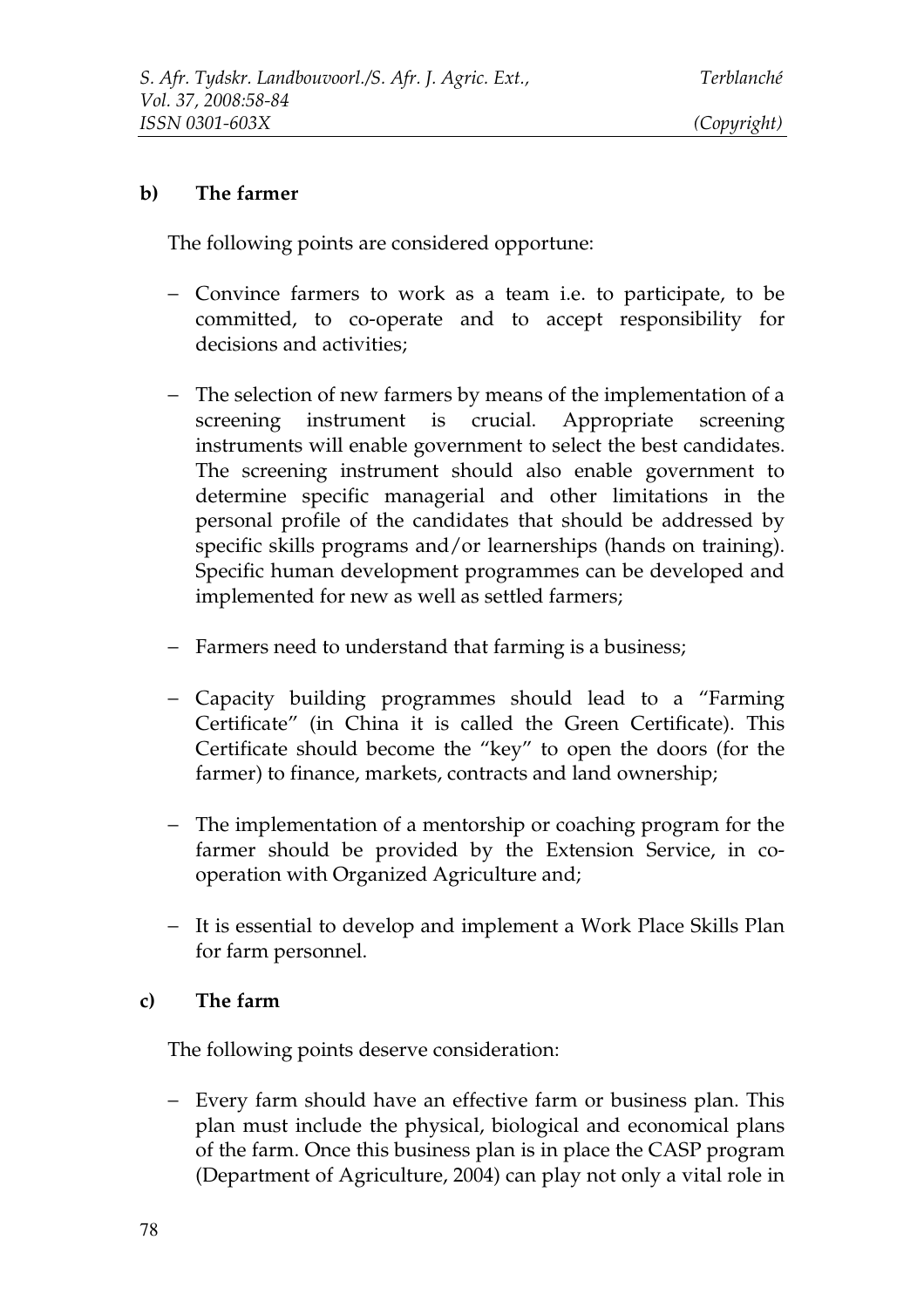the provision of effective infrastructure but also supporting the human capacity building program for the farmer and farm workers. (Failing to plan often means planning to fail);

- − The farm plan should include financial support i.e. access to financial institutions;
- − The production of produce needs to be market driven i.e. the farmer needs a market and or contract for his/her farm produce; and
- − Management should be structured according to the unique needs (situation) of the farm concerned.

### **5. CONTINUED PROFESSIONAL DEVELOPMENT OF THE EXTENSION WORKER**

Internationally a growing number of organizations/institutions delivering a service to clients call their service a "professional" service executed by "professionals". An important aspect of professional organizations and their registered professionals is the so-called Continuous Professional Development (CPD) of their members as a prerequisite for continued registration with the organization. Although the South African Society for Agricultural Extension (SASAE) has, since its establishment, promoted Extension as a profession it never received recognition as a professional organization.

The concept of CPD is a key element of professional recognition and should be supported and developed in such a way that it will promote the process of professional registration of extension agents in South Africa. The CPD will ensure that registered persons can continuously develop their skills and knowledge.

It will enable them (the extension agents) to:

- Keep abreast of current know how namely:
	- − The technical agricultural skills and knowledge; and
	- − The extension skills and knowledge.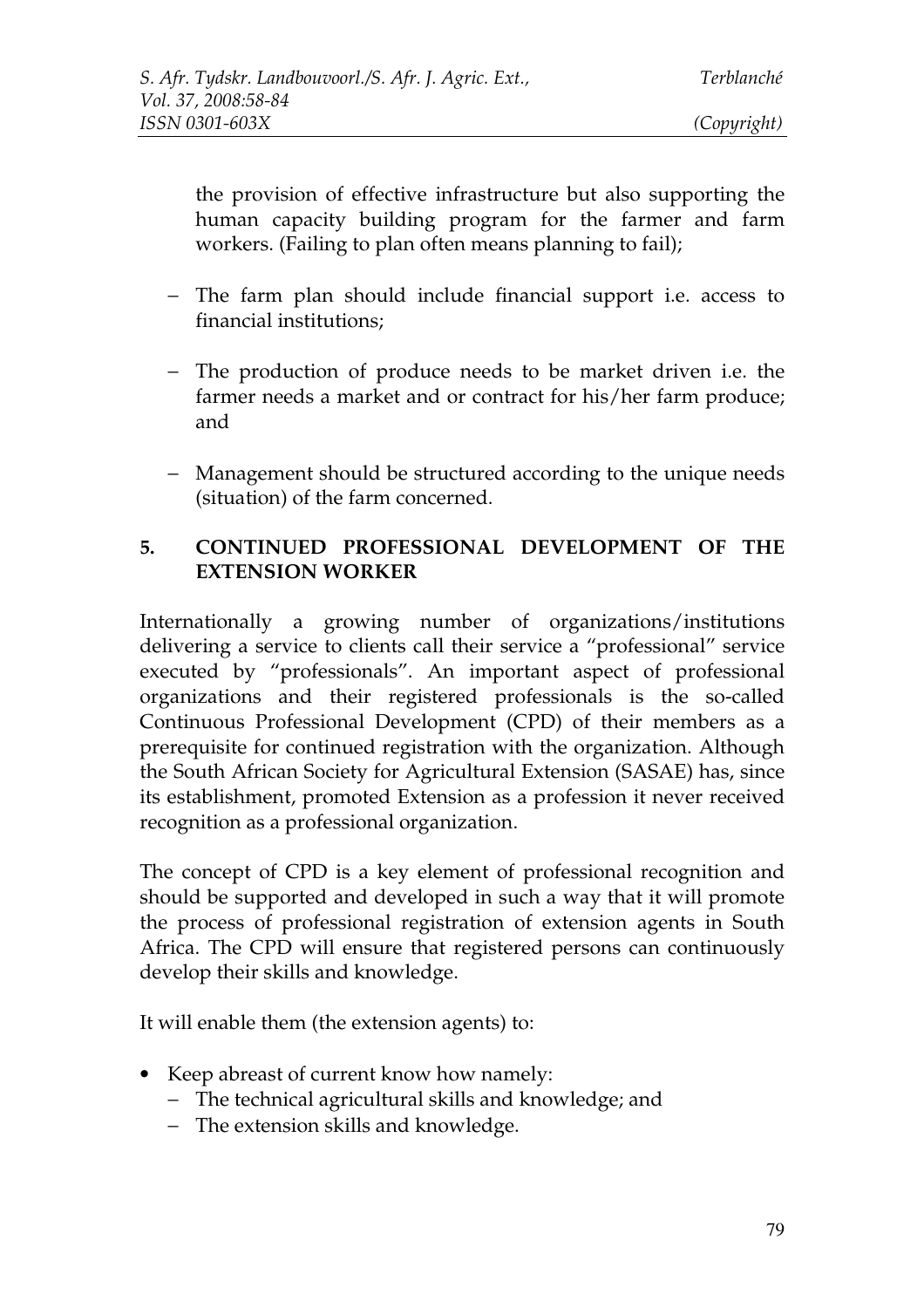The importance of professionalism in Extension is becoming a reality. The new Natural Scientific Professions Act, 2003 (Act 27 of 2003) came into effect in February 2004 and brought about changes directed at regulating the natural sciences. The SASAE has been invited to affiliate with the South African Council for Natural Scientific Professions (SACNSP) to facilitate the process on behalf of extension agents. Following this the next step will be to develop a career path for extension agents (Terblanché, 2007).

### **6. THE EXTENSION AGENT MUST HAVE A VISION THAT IS FUTURE FOCUSED AND HE/SHE MUST BELIEVE IN IT.**

Do extension agents and their organizations really understand what is being expected from them and what the outcome of their endeavours should be (or are they merely doing what they are being told to do)?

What is needed is a vision that is future focused.

In a more narrative tone one could ask:

- "Are you laying bricks or are you building a cathedral?" (i.e. are you motivated and enthusiastic about what you are doing?)
- "Do you avoid stumbling blocks or are you using them as stepping stones?"(i.e. use life's stumbling blocks as opportunities and make features out of eyesores).

# **7. CONCLUSION AND SUMMARY**

South Africa is often perceived as a country with a viable economy that warrants investment. The prospects for the future are bright but warning lights are flickering namely shortages and high prices of foodstuffs. What can the agricultural extension service do to address the issue?

Through consultation, discussion dialogue extension practitioners and trainers developed an Agricultural Landscape for Extension, identifying specific concepts, study fields and essential knowledge/skills areas that form the "playing field" for the extension agent. The fixed principles are as follows, namely the recognition that: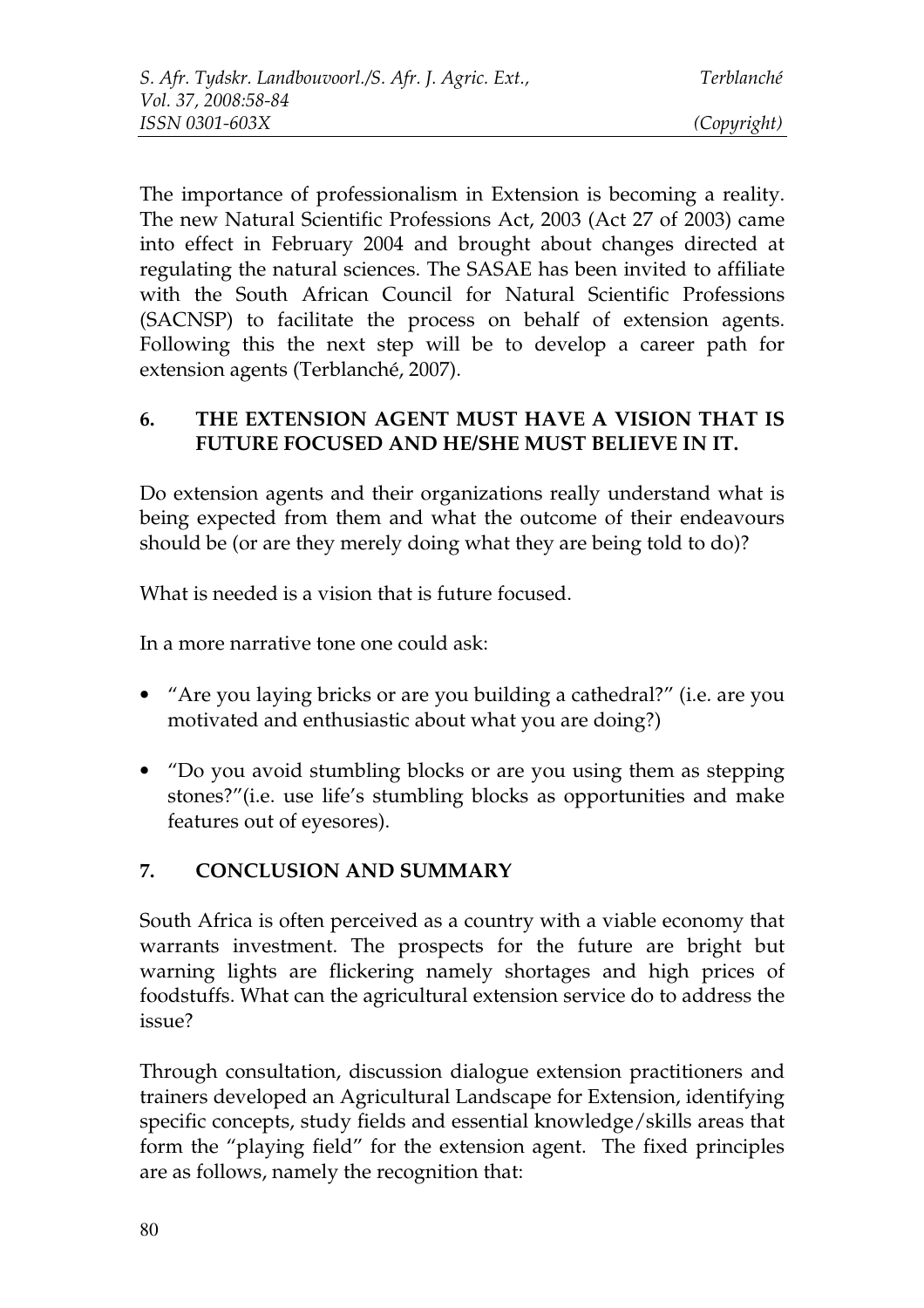- There exists an interrelationship between agricultural development and human development;
- Development should be needs based;
- Participation is essential in respect of all role players; and
- Any intervention program must be behavioural change focused.

The Landscape indicted the following concepts as necessary to improve Agricultural Extension namely:

- Technical competency (i.e. the extension agent must be an expert in at least one field of agriculture);
- Communication skills (i.e. verbal, non-verbal, written and mass communication);
- Group facilitation skills (i.e. group dynamics and leadership); and
- Extension management (i.e. program planning, management functions, ethics, monitoring, evaluation and leadership development).

Land reform in SA is a priority program with the ultimate goal that agricultural land should be used productively. The successful settlement of new farmers requires pre- and post-settlement support with the extension agent playing a significant role. The following guidelines are considered appropriate:

- The selection of new farmers (by means of a reliable screening instrument) is essential. Owing a farm does not make one a farmer. The farmers' willingness and ability to learn and to adopt are of critical importance;
- Beneficiaries need to work together and participate (co-operate) fully. They should be committed and should accept responsibility for their actions and decisions;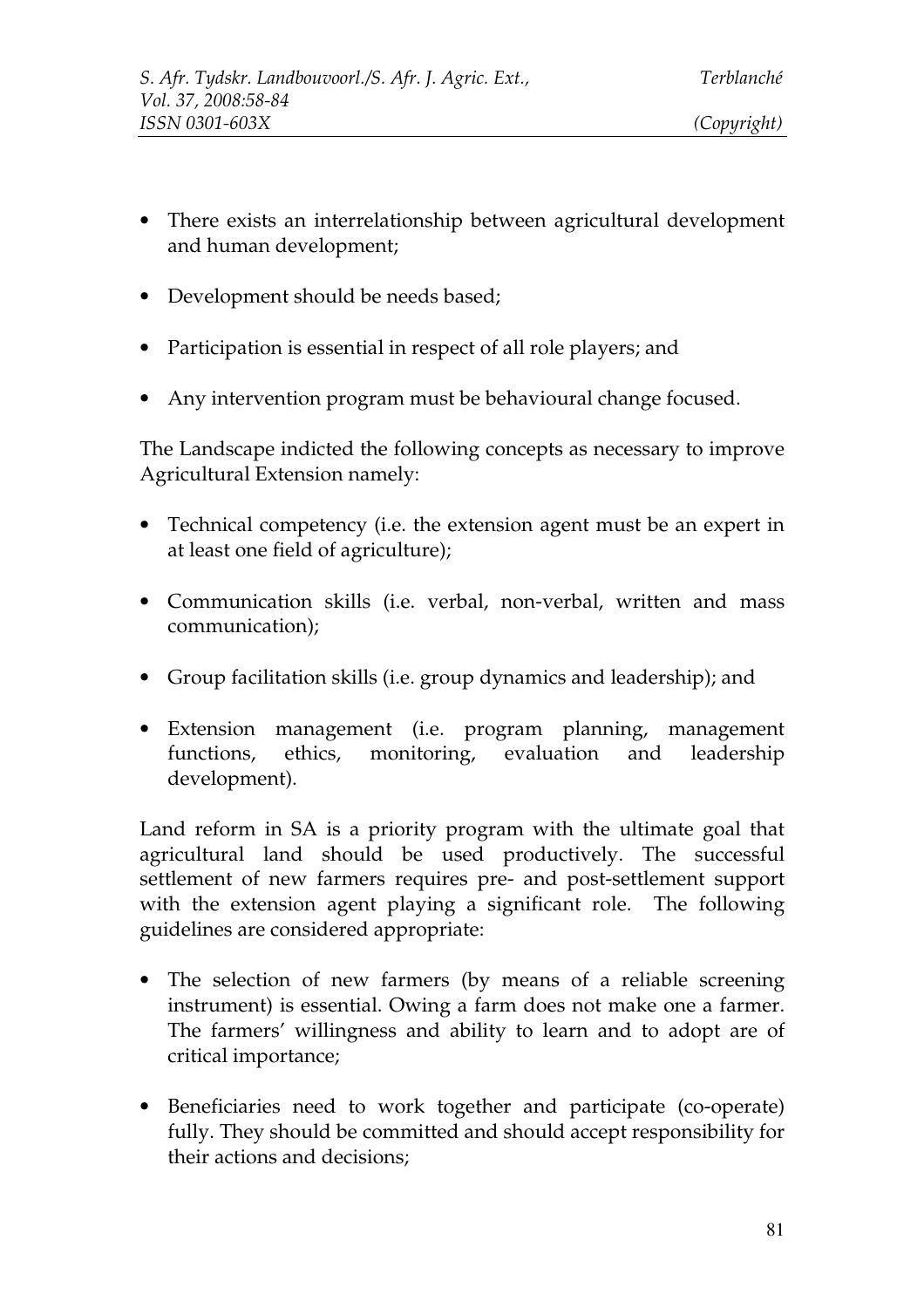- 
- New farmers must have a clear understanding of their farms as businesses;
- Where possible new farmers should be linked to capable mentors;
- Farms need viable and sustainable business plans (including physical, biological and economic plans);
- Farms and farmers need financial support as prescribed in their business plans; and
- The production of produce needs to be market driven.

Today's clients demand professional services. The extension agent is not excluded and therefore, the professional registration of extension agents of today is non-negotiable and should be implemented as a matter of urgency.

It would appear that extension services lack vision that is future focused. The service should clearly visualize the outcomes of their service and work with determination to achieve it's goals.

#### **REFERENCES**

BOTHA, C.A.J., (undated). *Agricultural Extension Manual: What is Extension?* Central Branch, South African Society for Agricultural Extension.

BOTHA, R., 2006. *South Africa in the new economy*. Paper presented at the 2006 Agri Mpumalanga Congress, Secunda.

DEPARTMENT OF AGRICULTURE, 2001. *Strategic Plan for South African Agriculture.*

DEPARTMENT OF AGRICULTURE, 2004. *Progress report on the implementation of the CASP*.

DEPARTMENT OF AGRICULTURE, 2005a. *National education and training strategy for agricultural rural development in South Africa.*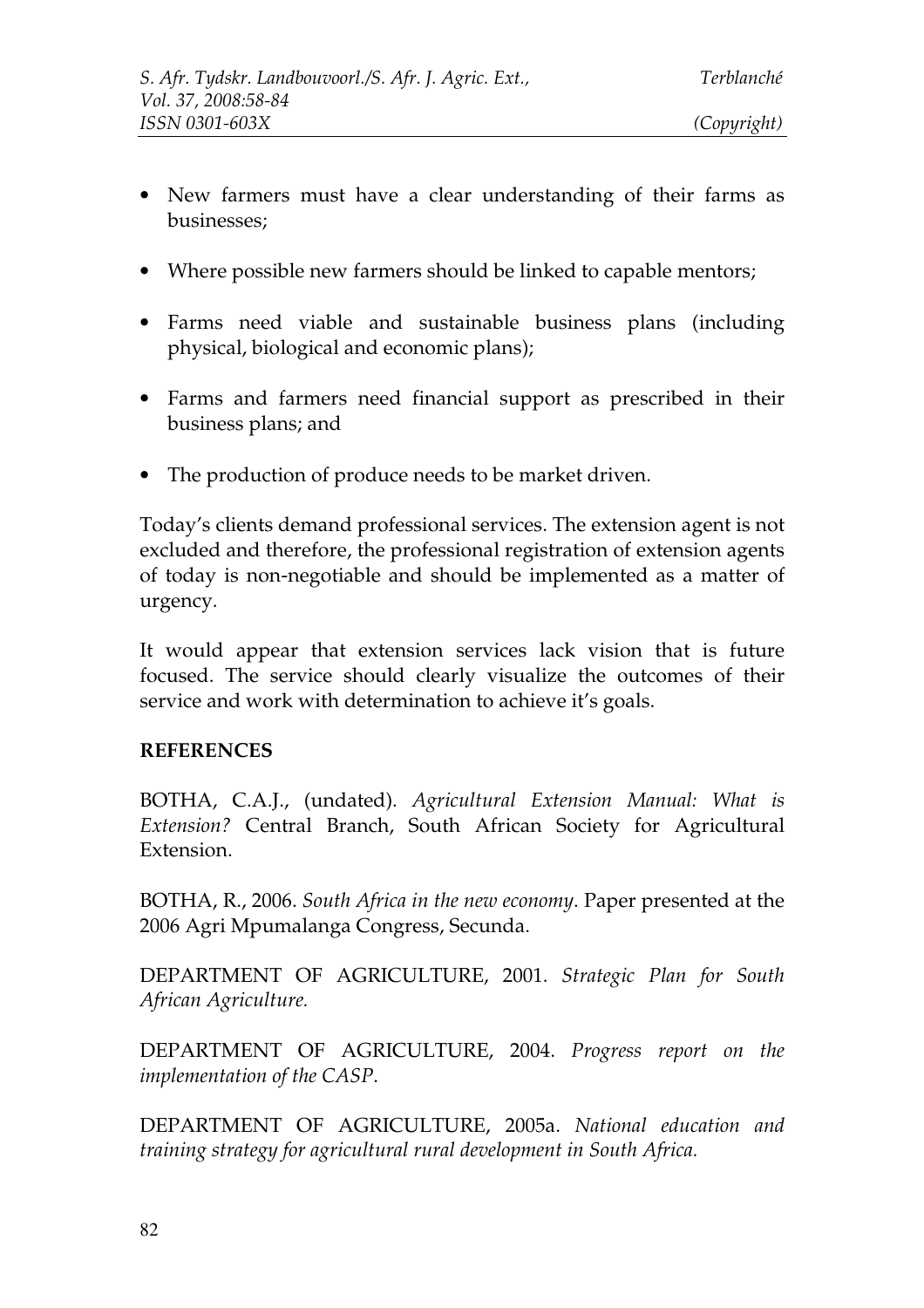DEPARTMENT of AGRICULTURE, 2005b. *Norms and standards for extension and advisory services in agriculture.*

DÜVEL, G.H., 2002. *Towards an appropriate extension approach for South Africa.* Final report for the Department of Agriculture. BE & UP. Pretoria.

DÜVEL, G.H., 2004. Developing an appropriate extension approach for South Africa. Process and outcome. *S. Afr. Jnl. Agric. Ext.,* 33:1-10.

DÜVEL, G.H., 2005. Principles, realities and challenges regarding institutional linkages for participatory extension and rural development in South Africa. *S. Afr. Jnl. Agric. Ext.,* 34(2):188-200.

STEENKAMP, L., 2008. Meer geld, hulp nodig om S A landbou op te hef*. Rapport,* 26 Aug. 2008.

HUGO, E.A.K., 1971. *Die mens in nood*. H& R Academia.

JONA, C.N. & TERBLANCHÉ, S.E., 2006. The effect of personal and socio economic variables on the knowledge, attitude and belief of farm workers about HIV/Aids. Two case studies – A lesson for extension. *S. Afr. Jnl. Agric. Ext.,* 35(1):71-92.

LOMBARD, A., 2003. *Community work and community development – Perspectives on social development*. Van Schaik, Content Solutions, Pretoria.

MAQHINA, M., 2006. Article: Off the Agenda *– Daily Dispatch* June 5, 2005.

STEVENS, J.B. & TERBLANCHÉ, S.E., 2004. Sustainable agricultural development through effective farmer groups. *S. Afr. Jnl. Agric. Ext.,* 33:40-51.

TERBLANCHÉ, S.E., 2005. "Participation and Linkages for Improved Extension Delivery" – The role of the Extension Worker. *S. Afr. Jnl. Agric. Ext.,* 34(2):166-180.